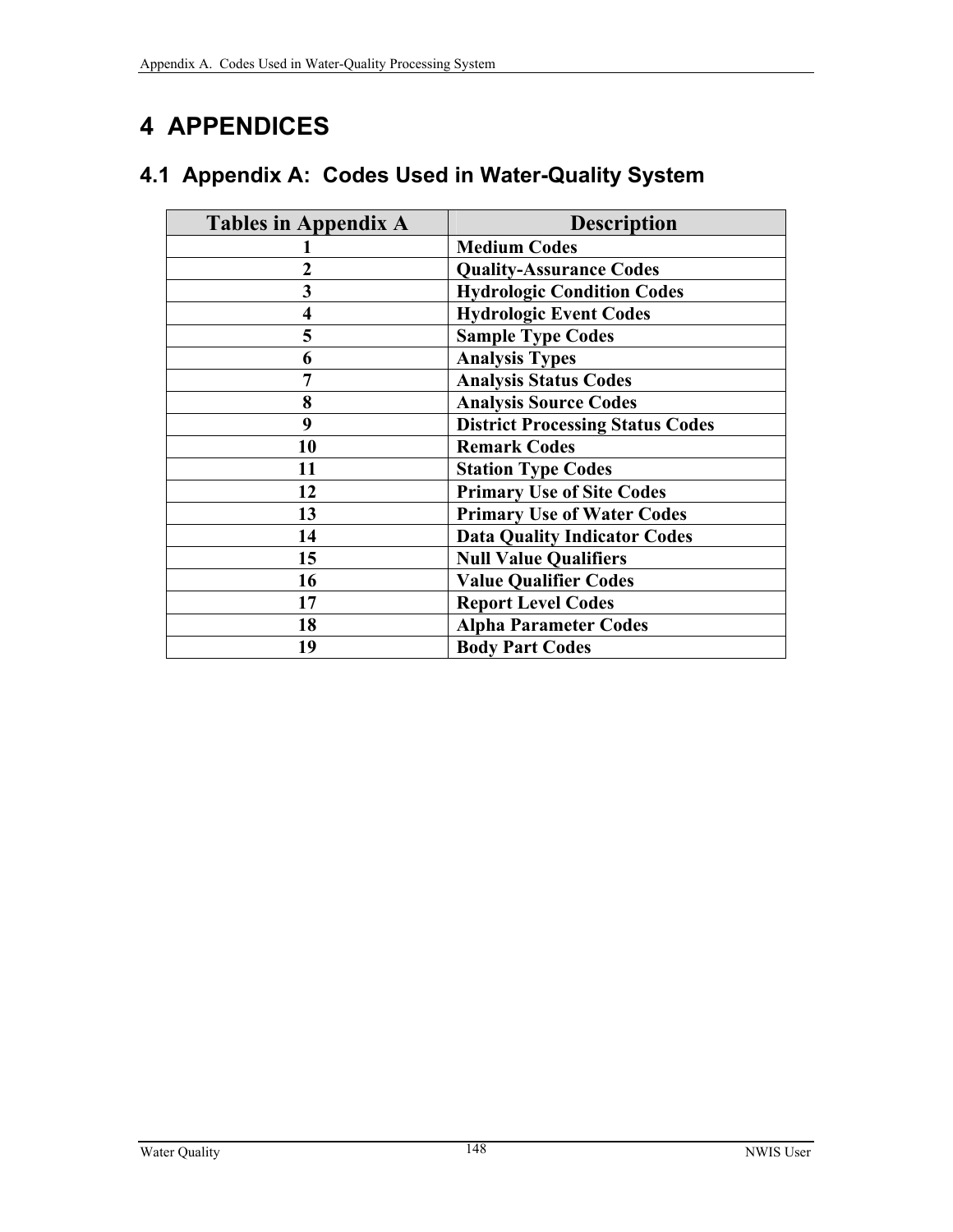## **Table 1. Medium Codes**

| <b>Medium</b><br>Code     | <b>Description</b> | <b>Definition</b>                                                                                                                                                                                                                                                                                                                                                  |
|---------------------------|--------------------|--------------------------------------------------------------------------------------------------------------------------------------------------------------------------------------------------------------------------------------------------------------------------------------------------------------------------------------------------------------------|
| $\boldsymbol{0}$          | Not determined     |                                                                                                                                                                                                                                                                                                                                                                    |
| A                         | Artificial         | Any substance that is not part of an aquatic environment<br>and cannot be described by the Sample Medium Codes B-J<br>or $I-9$                                                                                                                                                                                                                                     |
| $\bf{B}$                  | Solids             | Unconsolidated materials that may be soils, cores, borehole<br>cuttings, sediments, matter suspended in water or<br>wastewater, street sweepings, other particulate matter, or<br>the total array of materials that are collected as part of a<br>"clean sweep"                                                                                                    |
| $\mathcal{C}$             | Animal tissue      | Any type of tissue that comprises either whole or parts of<br>insects, fish, or other organisms living in an aquatic<br>environment, or warm bodied animals that may or may not<br>have been collected from a water body.                                                                                                                                          |
| D                         | Plant tissue       | Any type of non-animal tissue that comprises either whole<br>or parts of plants, aquatic or non-aquatic.                                                                                                                                                                                                                                                           |
| E                         | Core material      | Consolidated or unconsolidated material removed from a<br>pipe or casing during a drilling (coring) operation.                                                                                                                                                                                                                                                     |
| $\boldsymbol{\mathrm{F}}$ | Interstitial water | Water occurring in the small openings, spaces, and voids<br>between particles of unconsolidated materials in that<br>portion of the vadose water zone between the root zone and<br>the water table. The water is held in place by entrapment,<br>ionic attraction, and capillary or adhesive forces, rather<br>than from upward pressure components of saturation. |
| G                         | Soil               | A wet or dry substance composed of unconsolidated fine<br>grain rock fragments (minerals) and organic material that<br>has been modified sufficiently by physical, chemical, or<br>biological processes to support terrestrial plant growth.                                                                                                                       |
| H                         | Bottom material    | A mixture of mineral and organic matter that compose the<br>top bed deposits (usually the first few inches) underlying a<br>body of water.                                                                                                                                                                                                                         |
| $\bf J$                   | Sludge             | An unconsolidated material, from an anthropogenic source,<br>covering the ground or the bed of a water body, usually<br>originating as a result of processes such as domestic or<br>industrial waste treatment.                                                                                                                                                    |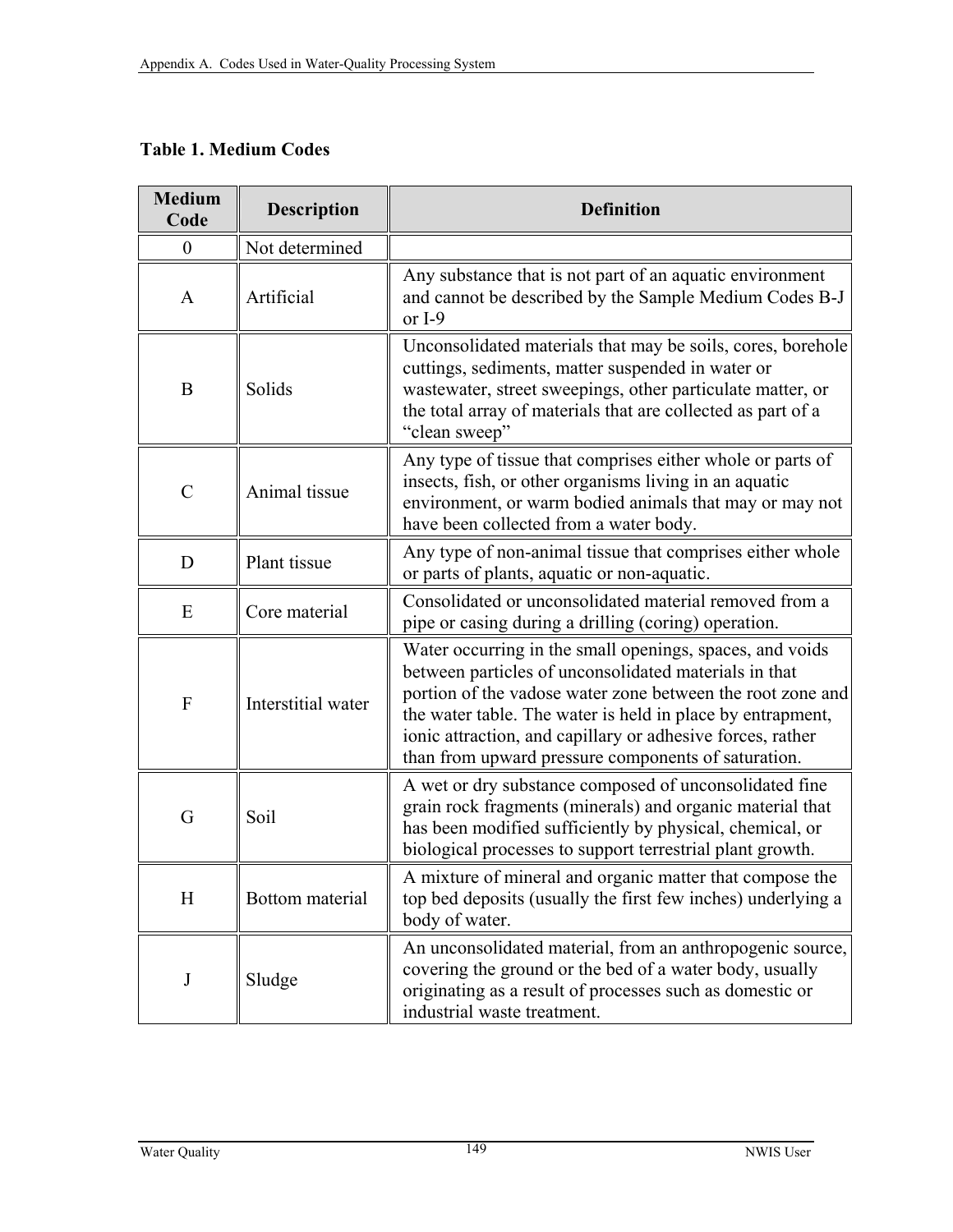|  |  |  | <b>Table 1. Medium Codes (Continued)</b> |
|--|--|--|------------------------------------------|
|--|--|--|------------------------------------------|

| <b>Medium</b><br>Code | <b>Description</b>                         | <b>Definition</b>                                                                                                                                                                                                            |
|-----------------------|--------------------------------------------|------------------------------------------------------------------------------------------------------------------------------------------------------------------------------------------------------------------------------|
| K                     | Soil moisture                              | Water occupying voids between loose soil particles within<br>the aerated root zone. The water is held in place by surface<br>tension, capillary and hydroscopic forces in opposition to<br>the pull of gravitational forces. |
| $L-P$                 | Taxonomic data                             | Biological data distinct from non-taxonomic data which<br>cannot be described by Sample Medium Codes A-K, Q-Z,<br>or 1-9.                                                                                                    |
| L                     | Phytoplankton<br>(quantitative)            | Phytoplanktonic species composition and enumeration                                                                                                                                                                          |
| M                     | Phytoplankton<br>(qualitative)             | Phytoplanktonic species composition                                                                                                                                                                                          |
| N                     | Periphyton<br>(qualitative)                | Periphytic species composition                                                                                                                                                                                               |
| $\Omega$              | Benthic<br>invertebrates<br>(quantitative) | Benthic invertebrates species composition and enumeration                                                                                                                                                                    |
| $\mathbf{P}$          |                                            | Periphytic diatoms species composition and enumeration                                                                                                                                                                       |
| $Q-Z$                 | Quality-control<br>sample                  | Quality-control sample used to estimate bias and<br>variability in the environment samples.                                                                                                                                  |
| Q                     | Artificial                                 |                                                                                                                                                                                                                              |
| $\mathbf R$           | Surface water                              |                                                                                                                                                                                                                              |
| S                     | Ground water                               |                                                                                                                                                                                                                              |
| T                     | Wet deposition                             |                                                                                                                                                                                                                              |
| $\mathbf U$           | <b>Bulk</b> deposition                     |                                                                                                                                                                                                                              |
| V                     | Suspended<br>sediment                      |                                                                                                                                                                                                                              |
| W                     | Bottom material                            |                                                                                                                                                                                                                              |
| X                     | Animal tissue                              |                                                                                                                                                                                                                              |
| Y                     | Plant tissue                               |                                                                                                                                                                                                                              |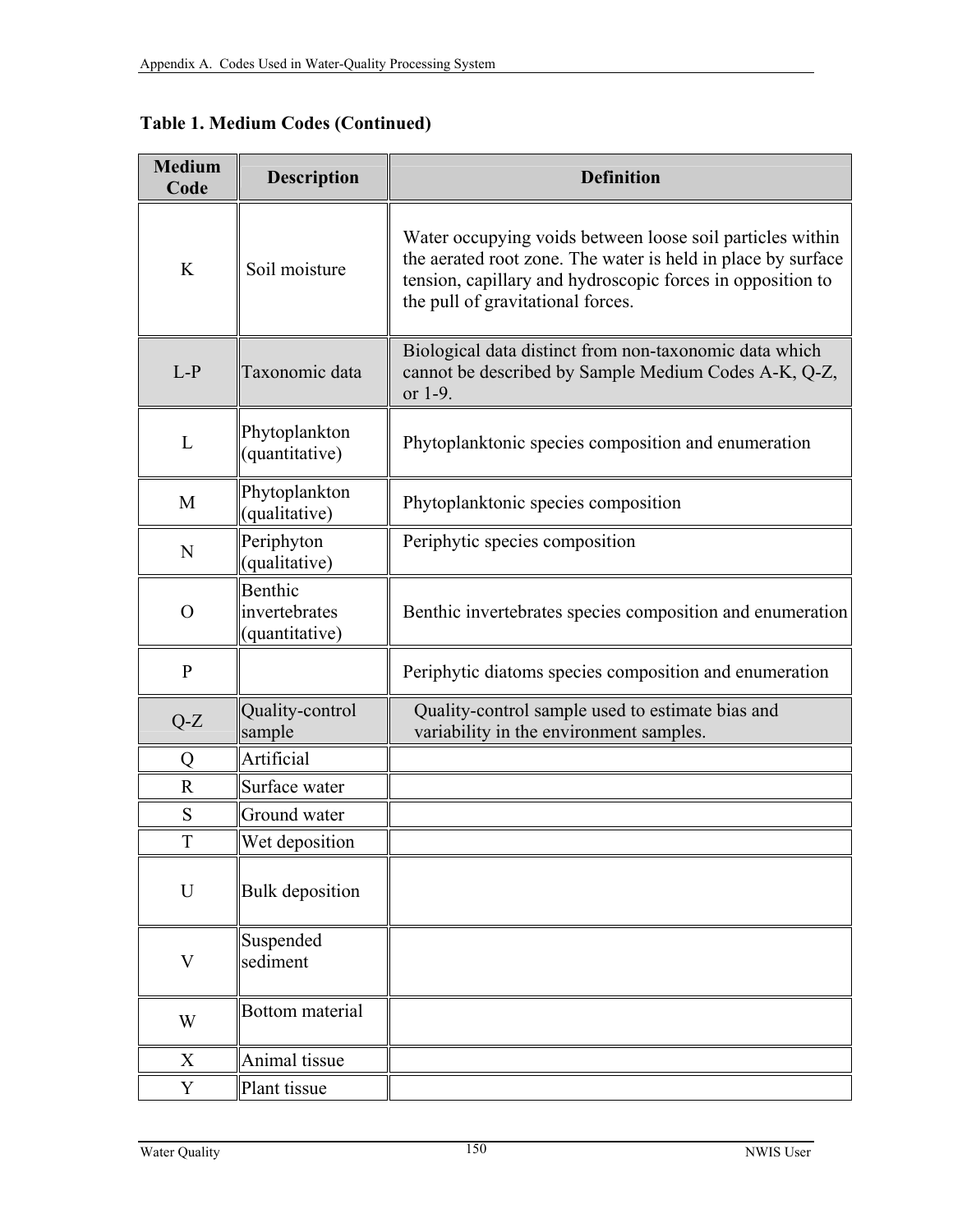| <b>Medium</b><br>Code | <b>Description</b>     | <b>Definition</b>                                                                                                                                                                                                                                                                                                                                                |
|-----------------------|------------------------|------------------------------------------------------------------------------------------------------------------------------------------------------------------------------------------------------------------------------------------------------------------------------------------------------------------------------------------------------------------|
| Z                     | Interstitial water     |                                                                                                                                                                                                                                                                                                                                                                  |
| 1                     | Suspended<br>sediment  | Sediment carried in suspension by the turbulent components<br>of the fluid or by the Brownian movement (a law of<br>physics).                                                                                                                                                                                                                                    |
| $\overline{2}$        | Leachate               | A solution obtained by passing a liquid (usually aqueous)<br>through an unconsolidated solid medium, thereby dissolving<br>materials (from the solid medium) which become a part of<br>the solution. It also contains those precipitates that are the<br>result of the solution process and subsequent chemical or<br>biological reactions.                      |
| 3                     | Dry deposition         | Solid, aerosol or gaseous materials deposited from the<br>atmosphere during dry weather periods.                                                                                                                                                                                                                                                                 |
| $\overline{4}$        | Landfill effluent      | A liquid material (usually water) that is drained or pumped<br>from a landfill. It usually is a liquid that has percolated<br>through solid landfill material to become a transport medium<br>for materials dissolved from the landfill.                                                                                                                         |
| 5                     | Elutriation            | A process by which a mixture of an unconsolidated solid<br>medium (usually soil) and a liquid medium (usually water)<br>has been agitated for a given period of time to dissolve<br>materials from the solid. The solid/liquid mixture is finally<br>separated and the resulting solution is analyzed for materials<br>dissolved during the elutriation process. |
| 6                     | Ground water           | Water below the surface of the earth contained in the<br>saturated zone. It does not include soil moisture or<br>interstitial water.                                                                                                                                                                                                                             |
| $\overline{7}$        | Wet deposition         | Water reaching the earth's surface through precipitation as<br>rain, snow, sleet, hail or condensation of fog and dew. The<br>water may contain undissolved particulate and gaseous<br>materials acquired from the atmosphere during<br>precipitation.                                                                                                           |
| 8                     | <b>Bulk</b> deposition | A mixture of undesignated proportions of wet and dry<br>deposition sampled by a continuously open container.                                                                                                                                                                                                                                                     |
| 9                     | Surface water          | Water on the surface of the earth stored or transported in<br>rivers, streams, estuaries, lakes, ponds, swamps, glaciers or<br>other aquatic areas. It also may refer to water in urban drains<br>and storm-sewer systems.                                                                                                                                       |

**Table 1. Medium Codes (Continued)**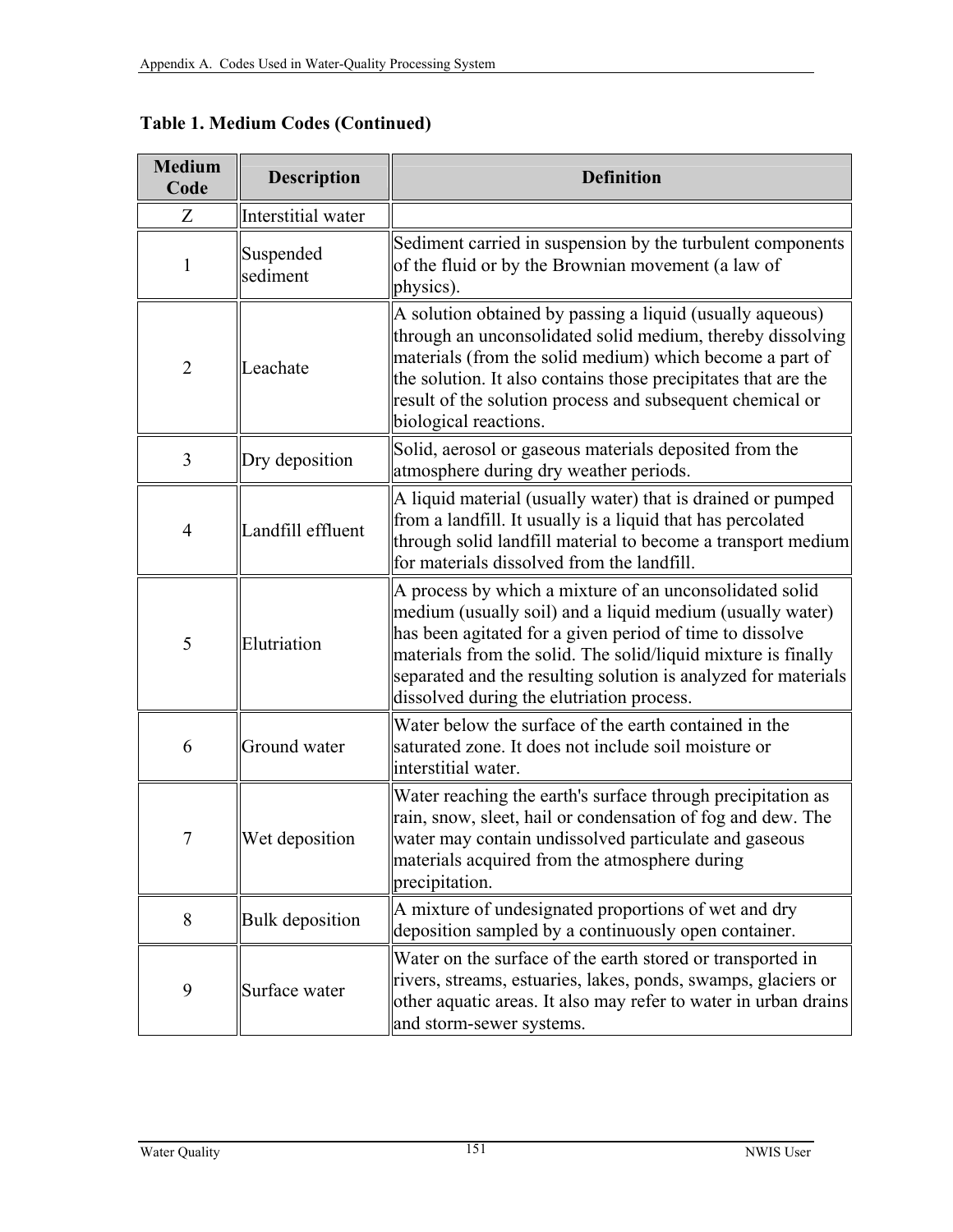| <b>Medium</b><br>Code | <b>Description</b>                       | <b>Definition</b>                                                                                                                                                                                 |
|-----------------------|------------------------------------------|---------------------------------------------------------------------------------------------------------------------------------------------------------------------------------------------------|
| \$                    | Treated water<br>supply                  | Water after being processed for some particular use(s)                                                                                                                                            |
| $\frac{0}{0}$         | Effluent                                 | Waste water after use at some point source; such an<br>industrial facility or sewage treatment plant                                                                                              |
| $\ast$                | Air                                      | Sample of atmospheric gases                                                                                                                                                                       |
| $\&$                  | Soil gas                                 | Gases occurring in the small openings, spaces, and voids<br>between articles of unconsolidated materials in that portion<br>of the vadose water zone between the root zone and the<br>water table |
|                       | QC sample for<br>treated water<br>supply |                                                                                                                                                                                                   |
|                       | QC sample for<br>effluent                |                                                                                                                                                                                                   |
|                       | QC sample for air                        |                                                                                                                                                                                                   |
|                       | QC sample for soil<br>gas                |                                                                                                                                                                                                   |

**Table 1. Medium Codes (Continued)** 

## **Table 2. Quality Assurance Codes**

| Code           | <b>Description</b>                          |
|----------------|---------------------------------------------|
| A              | Not reported                                |
| B              | Non-USGS lab value--failed edit             |
| C              | Non-USGS field value--failed edit           |
| D              | USGS lab value-failed edit                  |
| E              | USGS field value--failed edit               |
| F              | Non-USGS lab value--in review               |
| G              | Non-USGS field value--in review             |
| H              | USGS lab value--in review                   |
|                | USGS field value--in review                 |
|                | Non-USGS lab value--approved for transfer   |
| $\overline{2}$ | Non-USGS field value--approved for transfer |
| $\overline{3}$ | USGS lab value--approved for transfer       |
| 4              | USGS field value--approved for transfer     |
| 6              | Non-USGS lab value--proprietary             |
| 7              | Non-USGS field value--proprietary           |
| 8              | USGS lab value--proprietary                 |
| 9              | USGS field value--proprietary               |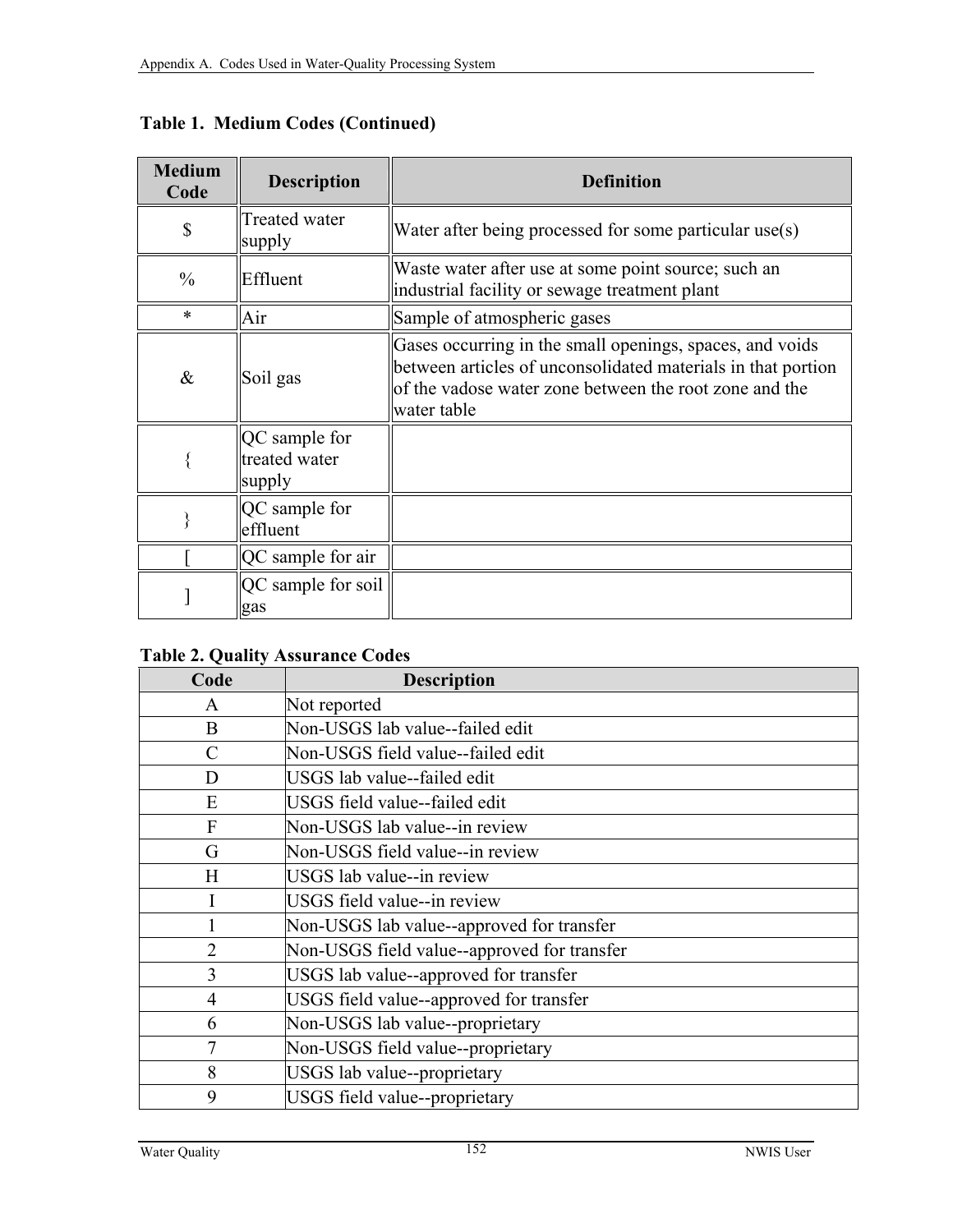| Code | <b>Description</b>   |
|------|----------------------|
| A    | Not determined       |
|      | Stable, low stage    |
|      | Falling stage        |
|      | Stable, high stage   |
|      | Peak stage           |
|      | Rising stage         |
|      | Stable, normal stage |
|      | Not applicable       |

**Table 3. Hydrologic Condition Codes** 

## **Table 4. Hydrologic Event Code**

| Code           | <b>Description</b>                                                       |
|----------------|--------------------------------------------------------------------------|
| A              | Spring breakup                                                           |
| B              | Under ice cover                                                          |
| $\overline{C}$ | Glacial lake outbreak                                                    |
| D              | Mudflow                                                                  |
| E              | Tidal action                                                             |
| F              | Drainage Basin for Sample Was Affected by Fire Prior to Sampling         |
| H              | Dambreak                                                                 |
| J              | Storm                                                                    |
| K              | <b>Backwater</b>                                                         |
| 1              | Drought                                                                  |
| $\overline{2}$ | Spill                                                                    |
| 3              | Regulated flow                                                           |
| $\overline{4}$ | Snowmelt                                                                 |
| 5              | Earthquake                                                               |
| 6              | Hurricane                                                                |
| 7              | Flood                                                                    |
| 8              | Volcanic action                                                          |
| 9              | Routine sample                                                           |
| X              | Not applicable                                                           |
| Z              | Not determined (for historical data only; not valid during sample login) |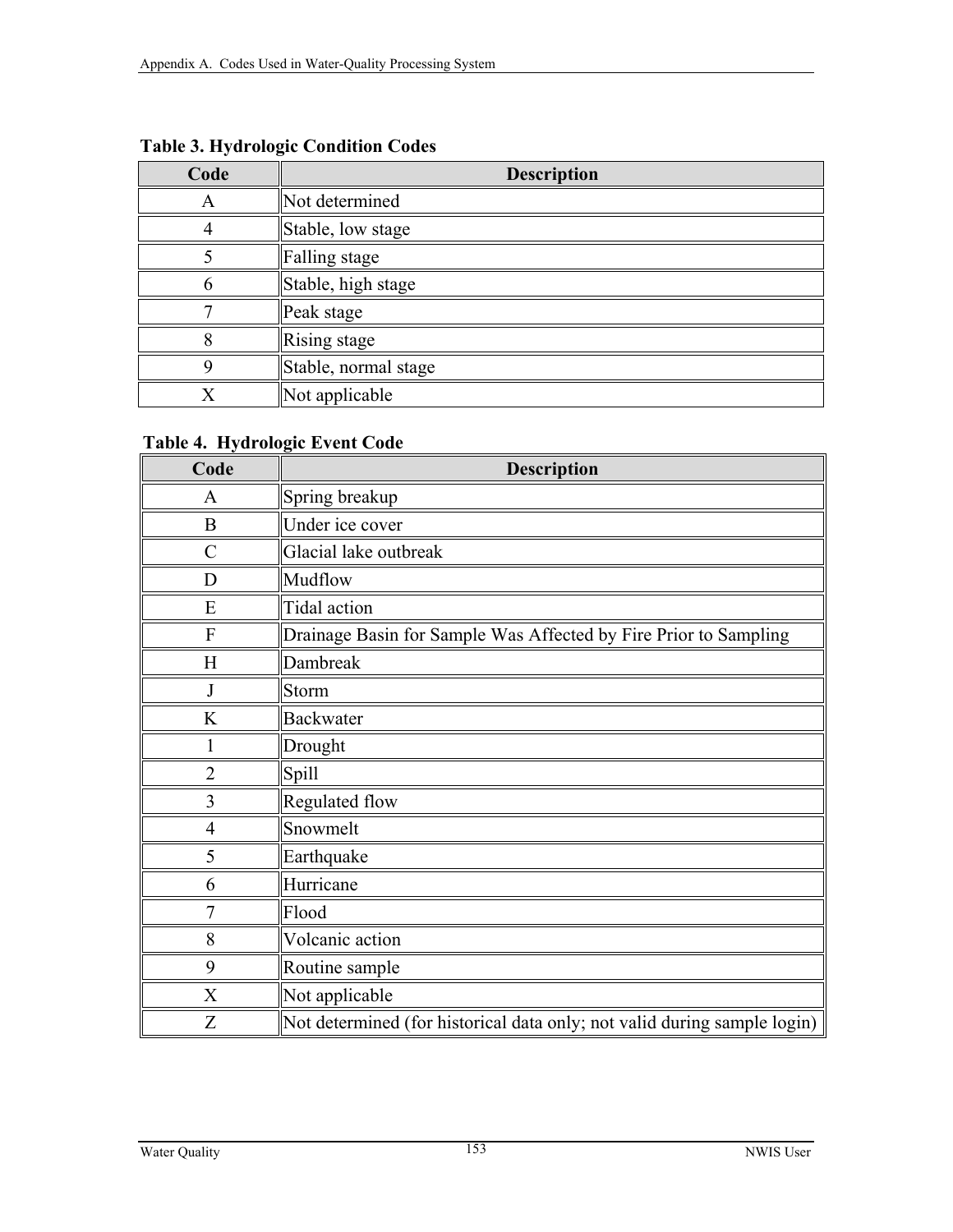# **Table 5. Sample Type Codes**

| Code           | <b>Description</b> |
|----------------|--------------------|
| A              | Not determined     |
| $\bf{B}$       | Other QA           |
| H              | Composite          |
|                | Spike              |
| $\overline{2}$ | <b>Blank</b>       |
| 3              | Reference          |
| 4              | <b>Blind</b>       |
| 5              | Duplicate          |
| 6              | Reference Material |
| 7              | Replicate          |
| 8              | Spike solution     |
| 9              | Regular            |

#### **Table 6. Analysis Types**

| <b>Type</b> | <b>Description</b>  |
|-------------|---------------------|
| <b>CH</b>   | Chemical            |
| BI          | Biological          |
| <b>SE</b>   | Sediment            |
| <b>NU</b>   | <b>Nutrients</b>    |
| PE          | Pesticides          |
| <b>BE</b>   | <b>Bed</b> material |
| <b>ME</b>   | Metals              |
| RA          | Radiochemical       |

#### **Table 7. Analysis Status Codes**

| Code | <b>Description</b>                                        |
|------|-----------------------------------------------------------|
|      | Not determined                                            |
|      | Initial entry                                             |
|      | Retrieved, in review                                      |
|      | Data in temporary hold status                             |
|      | Reviewed, approved for transfer                           |
|      | Proprietary data (Regional Hydrologist approval required) |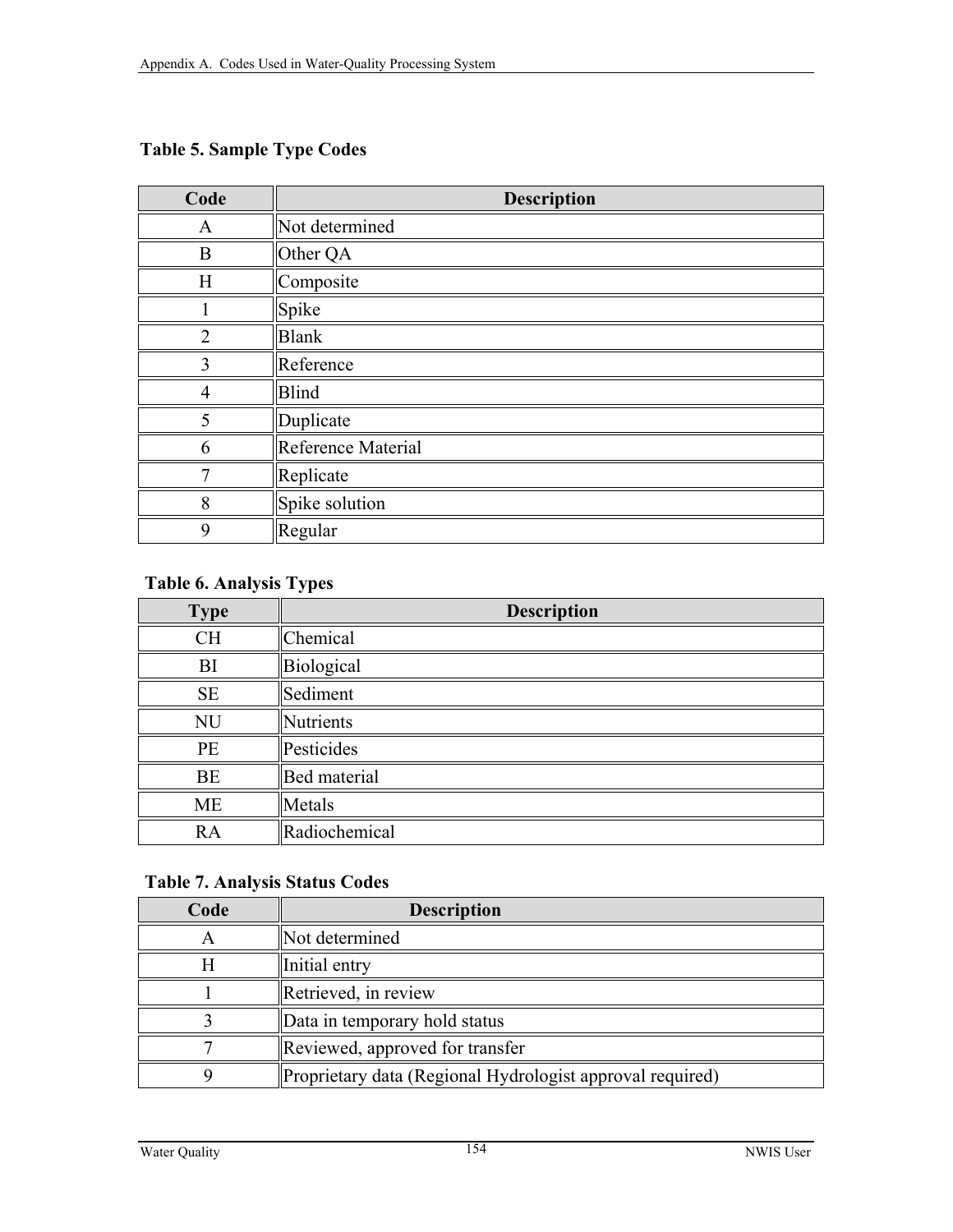| Code           | <b>Description</b>                            |
|----------------|-----------------------------------------------|
| $\mathbf{A}$   | Not determined                                |
| B              | Non-USGS field only                           |
| $\mathcal{C}$  | Non-USGS lab only                             |
| D              | Non-USGS lab and field                        |
| $\mathbf{F}$   | USGS field and non-USGS field                 |
| G              | USGS field and non-USGS lab                   |
| H              | USGS field and non-USGS lab and field         |
|                | USGS lab and non-USGS field                   |
| $\overline{2}$ | USGS lab and non-USGS lab                     |
| 3              | USGS lab and non-USGS lab and field           |
| $\overline{4}$ | USGS lab and field and non-USGS field         |
| 5              | USGS lab and field and non-USGS lab           |
| 6              | USGS lab and field and non-USGS lab and field |
| $\tau$         | USGS field only                               |
| 8              | USGS lab only                                 |
| 9              | USGS lab and field                            |

**Table 8. Analysis Source Codes** 

## **Table 9. District Processing Status Codes**

| Code                   | <b>Description</b>                                                                                           | Codes used in sample inventory table |  |
|------------------------|--------------------------------------------------------------------------------------------------------------|--------------------------------------|--|
| N                      | New record                                                                                                   | <b>NEW</b>                           |  |
| F                      | Field data                                                                                                   | <b>FIELD</b>                         |  |
| Laboratory data        |                                                                                                              | LAB                                  |  |
| P<br>Pending approval  |                                                                                                              | $FD+LB$                              |  |
| R<br>Ready to transmit |                                                                                                              | <b>APPRO</b>                         |  |
| T                      | Transmitted (This setting is<br>only available for transfer<br>programs and is not<br>available to the user) | <b>TRANS</b>                         |  |
| Ζ                      | Complete, but do not<br>transmit (Local-use data)                                                            | <b>LOCAL</b>                         |  |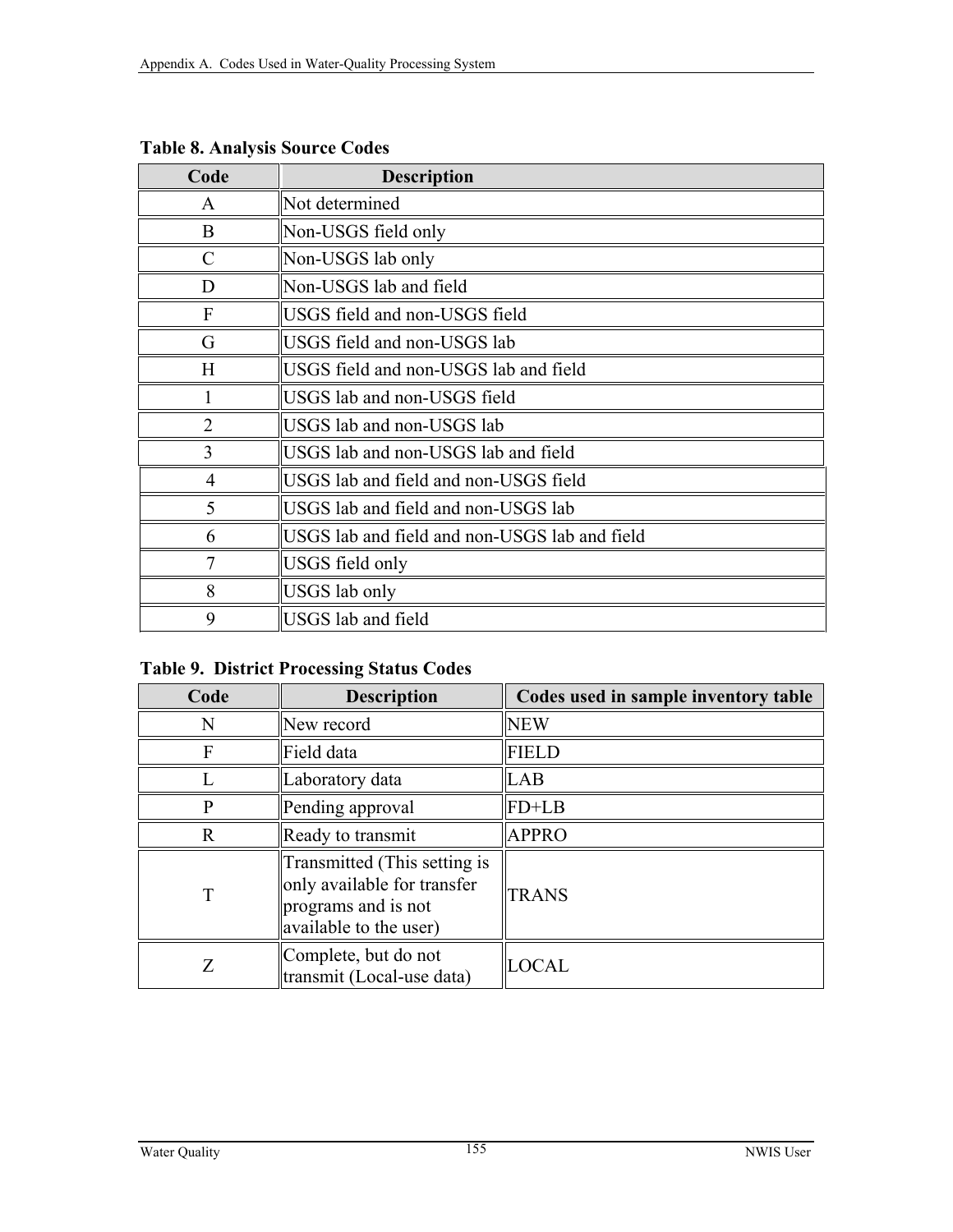| Code  |                                      | <b>Description</b>                                                                                                                         |
|-------|--------------------------------------|--------------------------------------------------------------------------------------------------------------------------------------------|
| E     | <b>Estimated value</b>               | Value is estimated                                                                                                                         |
| $\lt$ | Less than                            | Actual value is known to be less than the<br>value shown.                                                                                  |
| >     | Greater than                         | Actual value is known to be greater than the<br>value shown.                                                                               |
| M     | Presence verified, not<br>quantified | Presence of material verified but not<br>quantified                                                                                        |
| N     | Presumptive evidence of<br>presence  | Presumptive evidence of presence of material                                                                                               |
| U     | Analyzed for, not detected           | Material specifically analyzed for but not<br>detected                                                                                     |
| A     | Average value                        | Value is an average                                                                                                                        |
| V     | Value affected by<br>contamination   | Analyte was detected in both the<br>environmental sample and the associated<br>blanks.<br>(see Office of Water Quality Memorandum<br>97.8) |
| S     | Most probable value                  | Most probable value                                                                                                                        |

**Table 10. Remark Codes** 

**Table 11. Station Type Codes** 

| Codes     | <b>Types</b>            |
|-----------|-------------------------|
| <b>SW</b> | Stream                  |
| <b>GW</b> | Well                    |
| <b>SP</b> | Spring                  |
| LK        | Lake or reservoir       |
| ES        | Estuary                 |
| ME        | Meteorological          |
| <b>SS</b> | Specific source         |
| <b>OF</b> | Outfall                 |
| <b>DV</b> | Diversion               |
| LA        | Land application        |
| AG        | Aggregate ground water  |
| <b>AS</b> | Aggregate surface water |
| PU        | Water use/Place of use  |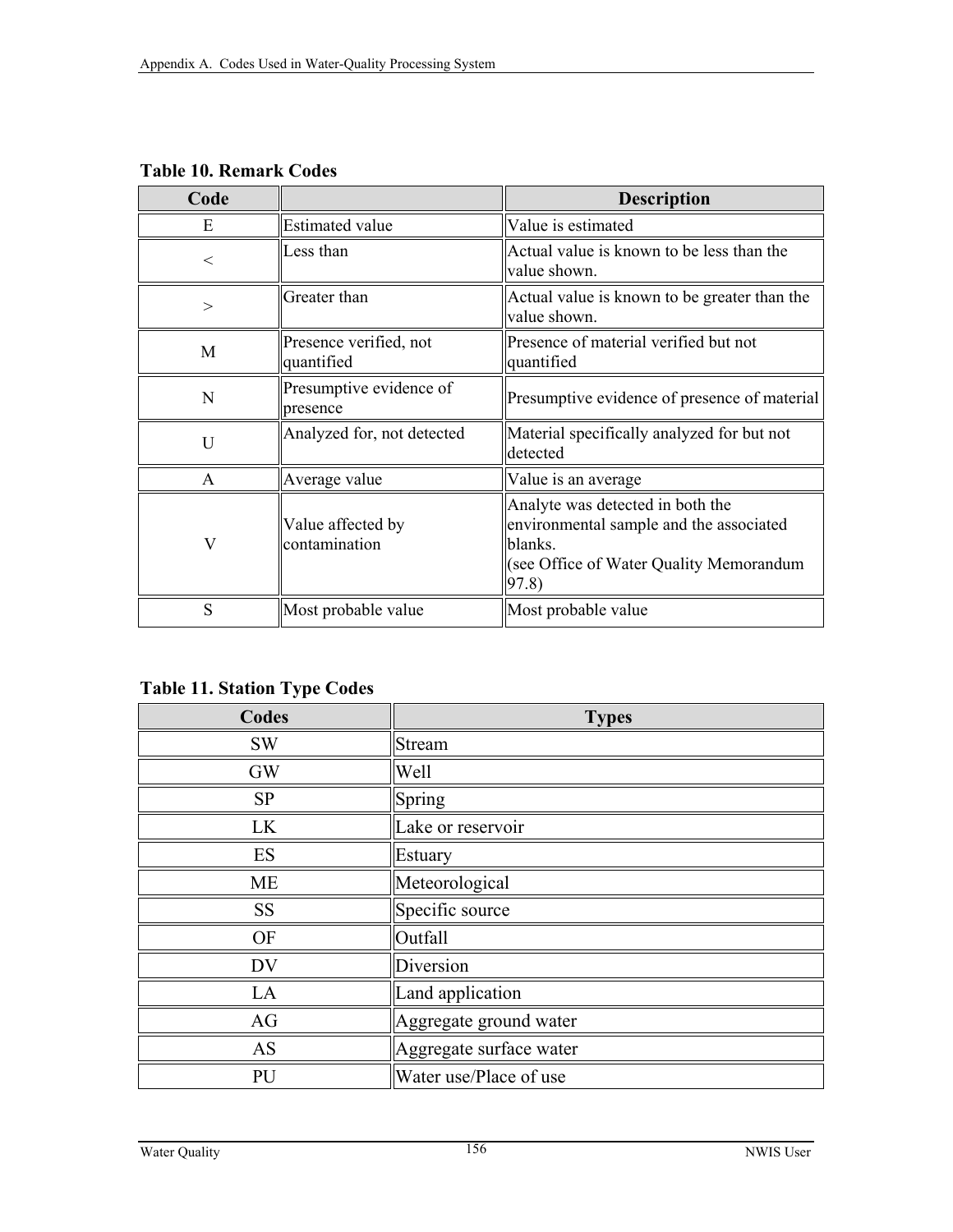| Code | <b>Description</b>          | <b>Definition</b>                                                                                                                                                                                                                                                                                                                                                |
|------|-----------------------------|------------------------------------------------------------------------------------------------------------------------------------------------------------------------------------------------------------------------------------------------------------------------------------------------------------------------------------------------------------------|
| A    | Anode                       | Anode is a hole used as an electrical anode. Include in<br>this category wells used solely to ground pipelines or<br>electronic relays and other installations.                                                                                                                                                                                                  |
|      | Standby emergency<br>supply | Standby emergency supply refers to a water-supply<br>source that is used only when the principal supplier of<br>water is unavailable.                                                                                                                                                                                                                            |
| D    | Drain                       | Drainage refers to the drainage of surface water<br>underground.                                                                                                                                                                                                                                                                                                 |
| E    | Geothermal                  | Geothermal well is a hole drilled for geothermal energy<br>development. Use this category for "dry" geothermal<br>wells or wells into which water is injected for heating.<br>For "wet" geothermal wells, through which water is<br>withdrawn, use "W - withdrawal of water" for the use<br>of site, and "E - power generation" for the primary use<br>of water. |
| G    | Seismic                     | Seismic hole is one drilled for seismic exploration. If it<br>has been converted to water supply, it is used to<br>withdraw water. A seismic hole used as an observation<br>well should be in the observation-well category.                                                                                                                                     |
| H    | Heat                        | Heat reservoir refers to a well in which a fluid is circulated<br>in a closed system. Water is neither added to, nor removed<br>from, the aquifer.                                                                                                                                                                                                               |

**Table 12. Primary Use of Site Codes**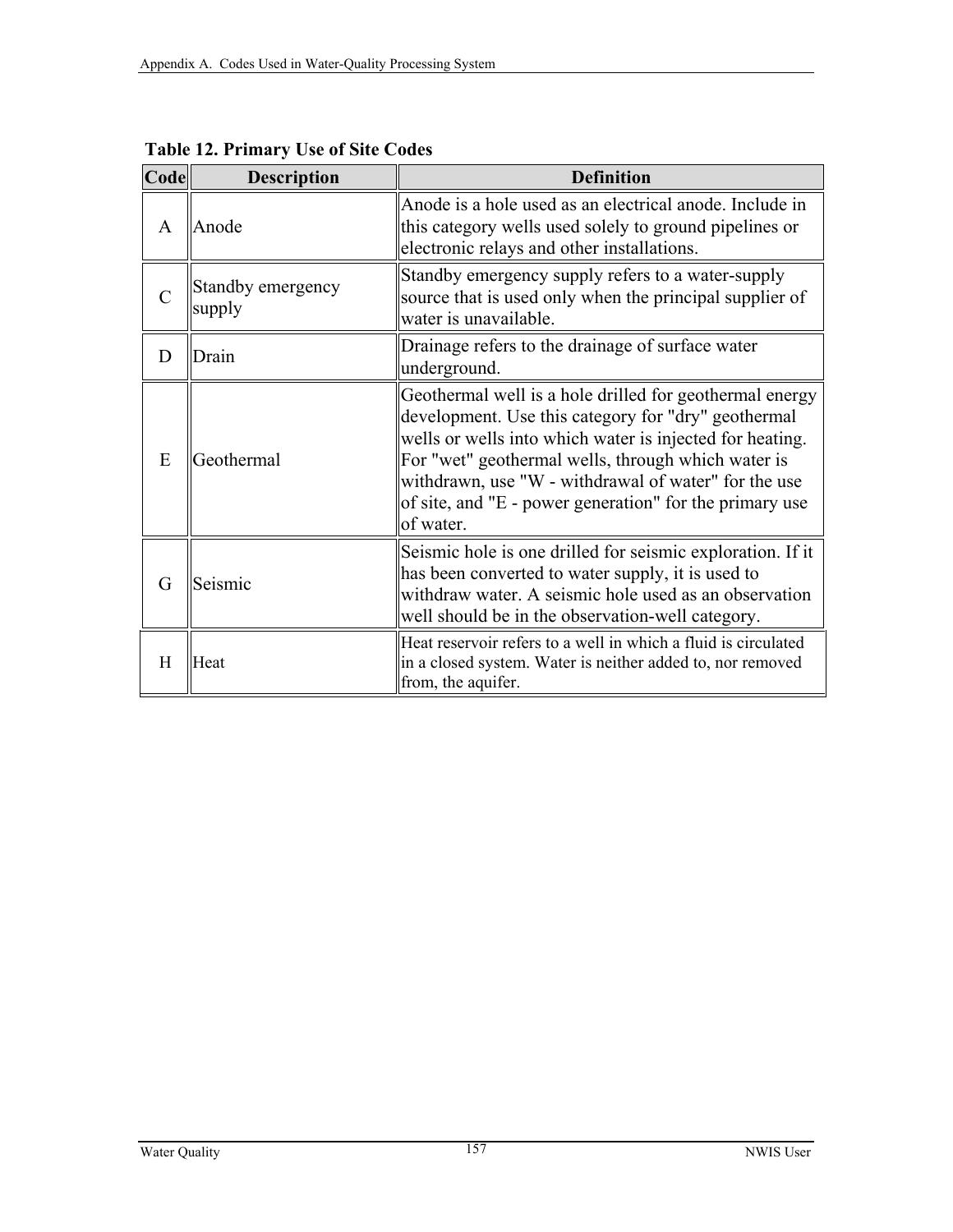| Code         | <b>Description</b>  | <b>Definition</b>                                                                                                                                                                                                                                                                                                                                                                                                                                                                                                      |
|--------------|---------------------|------------------------------------------------------------------------------------------------------------------------------------------------------------------------------------------------------------------------------------------------------------------------------------------------------------------------------------------------------------------------------------------------------------------------------------------------------------------------------------------------------------------------|
| M            | Mine                | Mine includes any tunnel, shaft, or other excavation<br>constructed for the extraction of minerals.                                                                                                                                                                                                                                                                                                                                                                                                                    |
| $\Omega$     | Observation         | Observation well is a cased test-hole or well, drilled for<br>either water-level or water-quality observations. Do not use<br>this category for an oil-test hole, or water-supply well used<br>only incidentally as an observation well.                                                                                                                                                                                                                                                                               |
| P            | Oil or gas well     | Oil or gas well is any well or hole drilled in search of, or for<br>production of, petroleum or gas. It includes any oil or gas<br>production well, dry hole, core hole, injection well drilled<br>for secondary recovery of oil, etc. An oil-test hole<br>converted to a water-supply well should be classified as<br>withdrawal (W).                                                                                                                                                                                 |
| R            | Recharge            | Recharge site is a site constructed or converted for use in<br>replenishing the aquifer. An irrigation well used to return<br>water to the aquifer during nonpumping periods is a well<br>for withdrawing water, not a drainage or recharge well. Use<br>this category for wells that are used to return water to the<br>aquifer after use, such as those for returning air-<br>conditioning water.                                                                                                                    |
| S            | Repressurize        | Repressurize refers to pumping water into an aquifer in<br>order to increase the pressure in the aquifer for a specific<br>purpose; for example, water flood purposes in oil fields.                                                                                                                                                                                                                                                                                                                                   |
| T            | Test                | Test hole is an uncased hole (or one cased only<br>temporarily) that was drilled for water, or for geologic or<br>hydrogeologic testing. It may be equipped temporarily with<br>a pump in order to make a pumping test, but if the well is<br>destroyed after testing is completed, it is still a test hole. A<br>core hole drilled as a part of mining or quarrying<br>exploration work should be in this class.                                                                                                      |
| $\mathbf{U}$ | Unused              | An unused site is an abandoned water-supply site or one for<br>which no use is contemplated. At an abandoned farmstead,<br>a well originally used for domestic purposes may be classed<br>as unused, even though it is equipped with a pump.<br>Similarly, a stock well with a pump may become unused<br>when a pasture or corral is put into cultivation. An<br>irrigation well that is not equipped with a pump, nor used<br>because the yield is too low or the water is too mineralized,<br>belongs in this class. |
| W            | Withdrawal of water | Withdrawal of water refers to a site that supplies water for<br>one of the purposes shown under use of water. It includes a<br>dewatering well, if the dewatering is accomplished by<br>pumping ground water.                                                                                                                                                                                                                                                                                                          |

**Table 12. Primary Use of Site Codes (Continued)**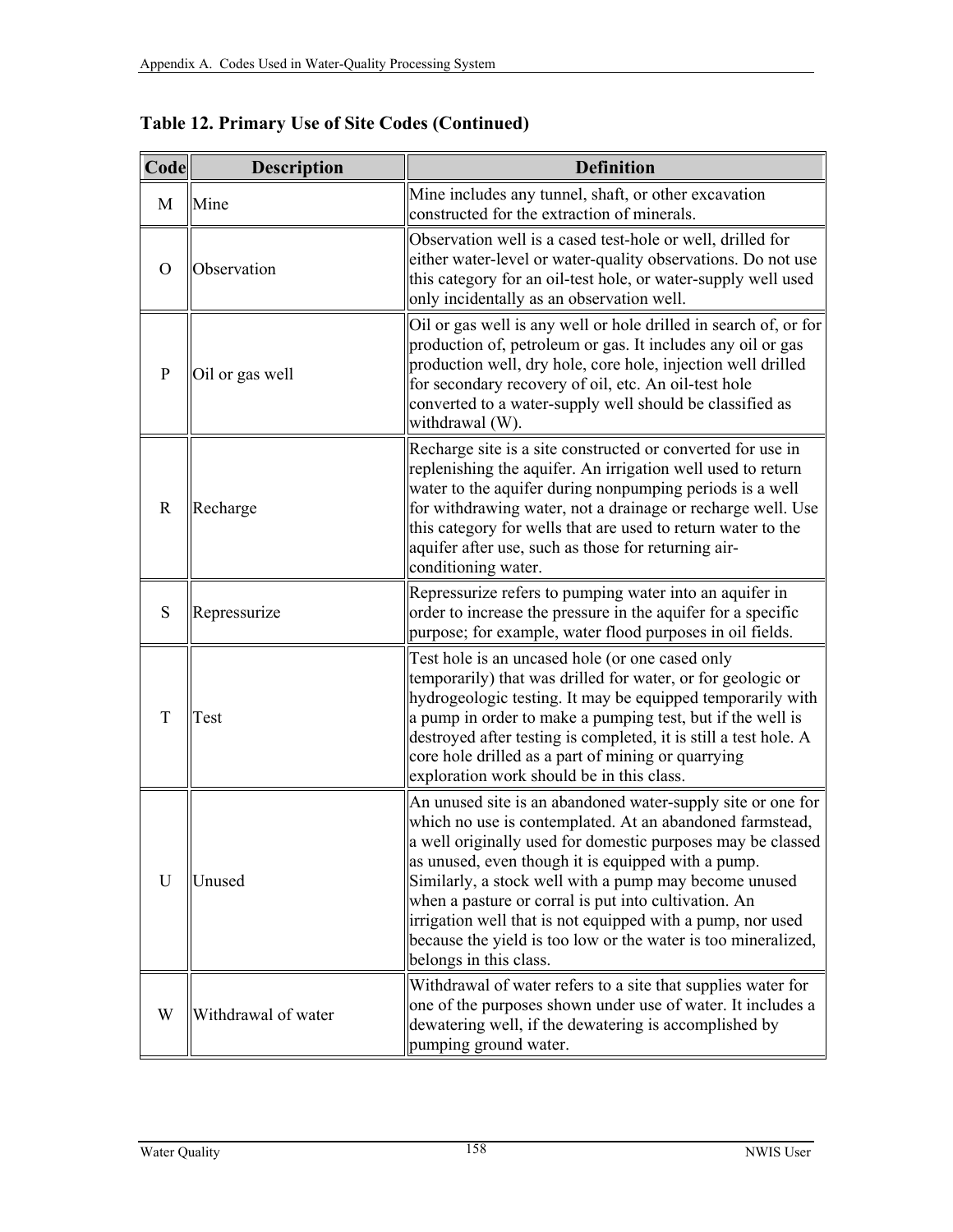| Code | <b>Description</b> | <b>Definition</b>                                                                                                                                                                                                                                                                   |
|------|--------------------|-------------------------------------------------------------------------------------------------------------------------------------------------------------------------------------------------------------------------------------------------------------------------------------|
|      | Waste disposal     | A waste-disposal site is one used to convey industrial<br>waste, domestic sewage, oil-field brine, mine drainage,<br>radioactive waste, or other waste fluid into an underground<br>zone. An oil-test or deep-water well converted to waste<br>disposal should be in this category. |
|      | Destroyed          | A destroyed site is one that is no longer in existence. The<br>casing of most destroyed wells will be pulled, but some<br>may be plugged or filled. Do not use this category for an<br>abandoned site that merely is not in use.                                                    |

# **Table 13. Primary Use of Water Codes**

|                | Code Description | <b>Definition</b>                                                                                                                                                                                                                                                                                                                                                                                                                                                                  |
|----------------|------------------|------------------------------------------------------------------------------------------------------------------------------------------------------------------------------------------------------------------------------------------------------------------------------------------------------------------------------------------------------------------------------------------------------------------------------------------------------------------------------------|
| $\bf{B}$       | <b>Bottling</b>  | Bottling refers to the storage of water in bottles and use of the water for<br>potable<br>purposes (see Medicinal).                                                                                                                                                                                                                                                                                                                                                                |
| $\overline{C}$ | Commercial       | Commercial use refers to use by a business establishment that does not<br>fabricate or produce a product. Filling stations and motels are examples of<br>commercial establishments. If some product is manufactured, assembled,<br>remodeled, or otherwise fabricated, use of water for that plant should be<br>considered industrial, even though the water is not used directly in the<br>product or in the manufacturing of the product.                                        |
| D              | Dewater          | Dewatering means the water is pumped for dewatering a construction or<br>mining site, or to lower the water table for agricultural purposes. In this<br>respect, it differs from a drainage well that is used to drain surface water<br>underground. If the main purpose for which the water is withdrawn is to<br>provide drainage, dewatering should be indicated even though the water may<br>be discharged into an irrigation ditch and<br>subsequently used to irrigate land. |
| E              | Power            | Power generation refers to use of water for generation of any type of power.                                                                                                                                                                                                                                                                                                                                                                                                       |
| F              | Fire             | Fire protection refers to the principal use of the water and should be<br>indicated if the site was constructed principally for this purpose, even though<br>the water may be used at times to supplement an industrial or defense supply,<br>to irrigate a golf course, fill a swimming pool, or for other use.                                                                                                                                                                   |
| H              | Domestic         | Domestic use is water used to supply household needs, principally for<br>drinking, cooking, washing, and sanitary purposes, but including watering a<br>lawn and caring for a few pets. Most domestic wells will be at suburban or<br>farm homes, but wells supplying small quantities of water for domestic<br>purposes for one-classroom schools, turnpike gates, and similar installations,<br>should be in the domestic category.                                              |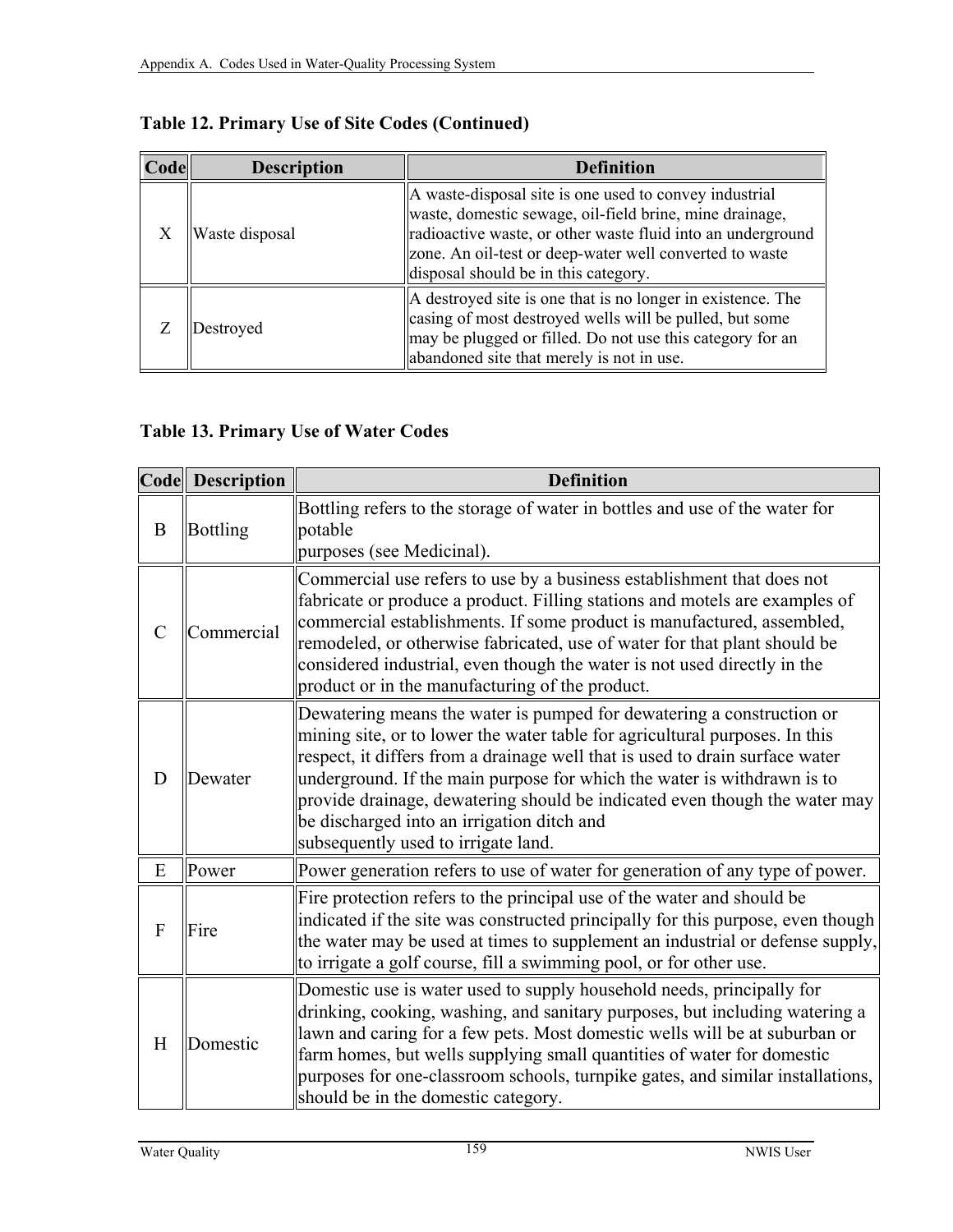|                | Code Description        | <b>Definition</b>                                                                                                                                                                                                                                                                                                                                                                                                                                                                                                                                                                                                                                                                                                                                              |  |
|----------------|-------------------------|----------------------------------------------------------------------------------------------------------------------------------------------------------------------------------------------------------------------------------------------------------------------------------------------------------------------------------------------------------------------------------------------------------------------------------------------------------------------------------------------------------------------------------------------------------------------------------------------------------------------------------------------------------------------------------------------------------------------------------------------------------------|--|
| $\mathbf I$    | Irrigation              | Irrigation refers to the use of water to irrigate cultivated plants. Most irrigation<br>sites will supply water for farm crops, but the category should include wells<br>used to water the grounds of schools, industrial plants, or cemeteries, if more<br>than a small amount of water is pumped and that is the sole use of the water.                                                                                                                                                                                                                                                                                                                                                                                                                      |  |
| $\mathbf J$    | Industrial<br>(cooling) | Industrial cooling refers to a water supply used solely for industrial cooling.                                                                                                                                                                                                                                                                                                                                                                                                                                                                                                                                                                                                                                                                                |  |
| K              | Mining                  | Mining refers to a water supply used solely for mining purposes.                                                                                                                                                                                                                                                                                                                                                                                                                                                                                                                                                                                                                                                                                               |  |
| M              | Medicinal               | Medicinal refers to water purported to have therapeutic value. Water may be<br>used for bathing and/or drinking. If use of water is mainly because of its<br>claimed therapeutic value, use this category even though the water is bottled.                                                                                                                                                                                                                                                                                                                                                                                                                                                                                                                    |  |
| N              | Industrial              | Industrial use is within a plant that manufactures or fabricates a product. The<br>water may or may not be incorporated into the product being manufactured.<br>Industrial water may be used to cool machinery, to provide sanitary facilities<br>for employees, to air-condition the plant, and to irrigate the ground at the<br>plant.                                                                                                                                                                                                                                                                                                                                                                                                                       |  |
| $\overline{P}$ | Public<br>supply        | Public Supply use is water that is pumped and distributed to several homes.<br>Such supplies may be owned by a municipality or community, a water district,<br>or a private concern. In most States, public supplies are regulated by<br>departments of health which enforce minimum safety and sanitary<br>requirements. If the system supplies five or more homes, it should be<br>considered a public supply, as four or less classify use as domestic. Water<br>supplies for trailer or summer camps with five or more living units should be<br>in this category, but motels and hotels are classified as commercial. Most<br>public supply systems also furnish water for a variety of other uses, such as<br>industrial, institutional, and commercial. |  |
| Q              | Aquaculture             | Aquaculture refers to a water supply used solely for aquaculture, such as fish<br>farms.                                                                                                                                                                                                                                                                                                                                                                                                                                                                                                                                                                                                                                                                       |  |
| $\mathbf R$    | Recreation              | Recreation refers to water discharged into pools (or channels which are<br>dammed downstream to form pools), for swimming, boating, fishing, ice rinks,<br>and other<br>recreational uses.                                                                                                                                                                                                                                                                                                                                                                                                                                                                                                                                                                     |  |
| S              | <b>Stock</b>            | Stock Supply refers to the watering of livestock.                                                                                                                                                                                                                                                                                                                                                                                                                                                                                                                                                                                                                                                                                                              |  |
| $\mathbf T$    | Institutional           | Institutional refers to water used in the maintenance and operation of<br>institutions such as large schools, universities, hospitals, rest homes, or similar<br>installations. Owners of institutions may be individuals, corporations,<br>churches, or governmental units.                                                                                                                                                                                                                                                                                                                                                                                                                                                                                   |  |

**Table 13. Primary Use of Water Codes (Continued)**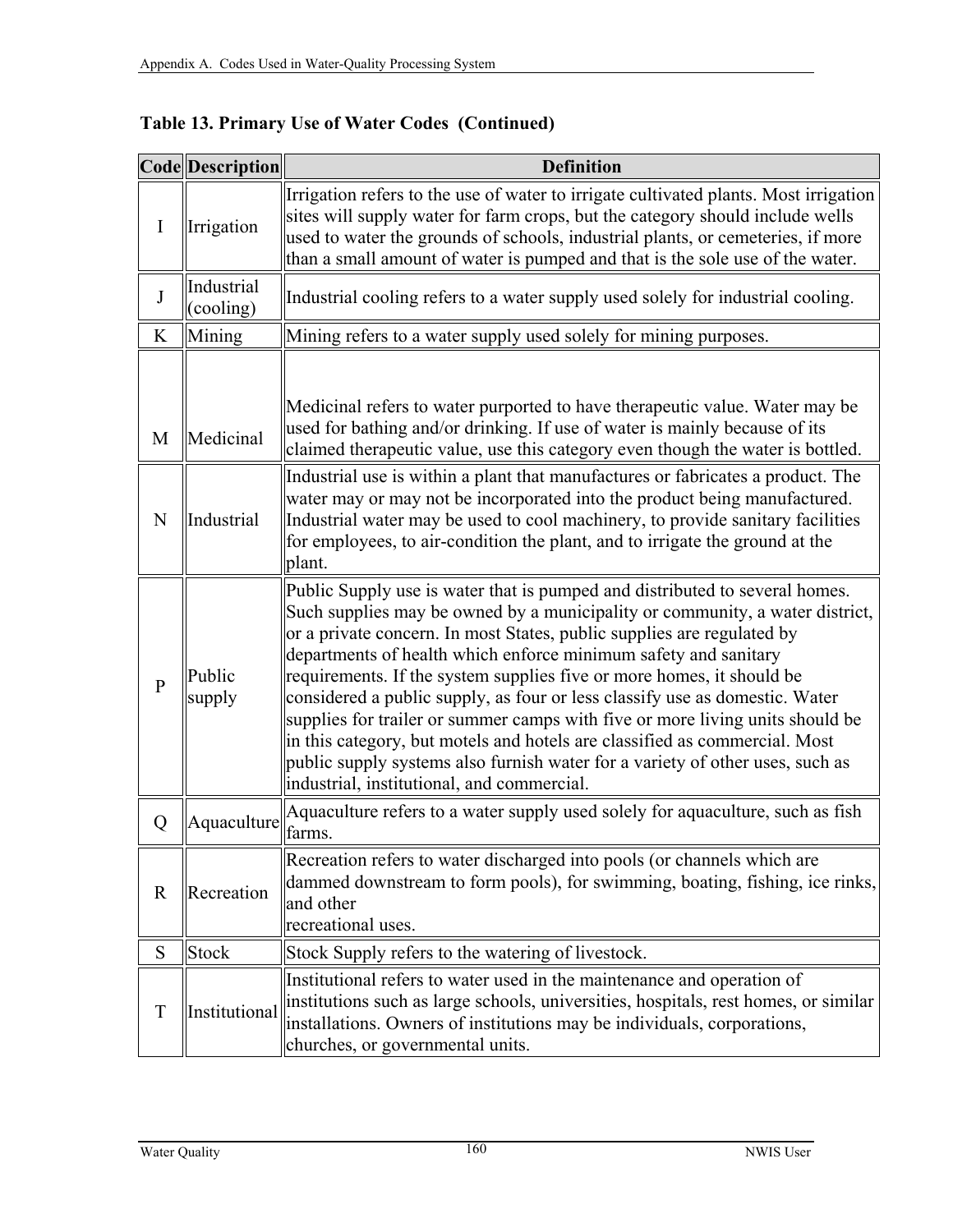| Code | <b>Description</b>                                                                                                                                                                                                                                                 | <b>Definition</b>                                                                                                                                                                                                                                                                                                                                                                                                                                                                                                                       |
|------|--------------------------------------------------------------------------------------------------------------------------------------------------------------------------------------------------------------------------------------------------------------------|-----------------------------------------------------------------------------------------------------------------------------------------------------------------------------------------------------------------------------------------------------------------------------------------------------------------------------------------------------------------------------------------------------------------------------------------------------------------------------------------------------------------------------------------|
|      | Unused                                                                                                                                                                                                                                                             | Unused means water is not being removed from the site for one of<br>the purposes described above. A test hole, oil or gas well, recharge,<br>drainage, observation, or waste-disposal well will be in this<br>category. Do not use this classification for an irrigation, domestic,<br>stock, or other well during "off season" or temporary periods of<br>nonuse. The use of water from a newly constructed site should be<br>considered as the use for which it is intended even though it may<br>not yet be in use when inventoried. |
|      | Desalination refers to water used in a desalting process whereby<br>dissolved solids are removed to make water potable or suitable for<br>Desalination<br>other uses. Enter the type of use of the desalinated water in the next<br>column, "Secondary Water Use". |                                                                                                                                                                                                                                                                                                                                                                                                                                                                                                                                         |
|      | in remarks                                                                                                                                                                                                                                                         | Other (explain Other refers to miscellaneous uses not included in the listed<br>categories.                                                                                                                                                                                                                                                                                                                                                                                                                                             |

**Table 13. Primary Use of Water Codes (Continued)**

## **Table 14. Data Quality Indicator (DQI) Codes**

| <b>DQI</b> code | <b>Description</b>                    | <b>Batch overwrite</b><br>allowed* | Default public release |
|-----------------|---------------------------------------|------------------------------------|------------------------|
| $\mathbf{A}$    | Historical data                       | N <sub>o</sub>                     | Yes                    |
|                 | Awaiting review/unapproved<br>methods | Yes                                | N <sub>o</sub>         |
| S               | <b>Presumed satisfactory</b>          | Yes                                | Yes                    |
| $\mathbf R$     | Reviewed and accepted                 | N <sub>0</sub>                     | Yes                    |
|                 | Reviewed and rejected                 | N <sub>o</sub>                     | No                     |
| P               | Proprietary, not reviewed             | N <sub>0</sub>                     | N <sub>0</sub>         |
| O               | Proprietary, reviewed and<br>accepted | N <sub>0</sub>                     | N <sub>o</sub>         |
| $\overline{U}$  | Unapproved method or laboratory       | N <sub>o</sub>                     | No                     |
| X               | Proprietary, reviewed and rejected    | N <sub>0</sub>                     | N <sub>o</sub>         |

\* **Any DQI-protected value may be overwritten using the following batch processing menu options:** 

 **9 -- Reload QW data from batch file, overriding DQI** 

 **10 -- Reload QA data from batch file, overriding DQI** 

#### **Table 15. Null-Value Qualifiers**

| <b>Null-value</b><br><b>Qualifiers</b> | <b>Description</b>                             |
|----------------------------------------|------------------------------------------------|
|                                        | Sample broken/spilled in shipment              |
| c                                      | Sample lost in lab                             |
| e                                      | Required equipment not functional or available |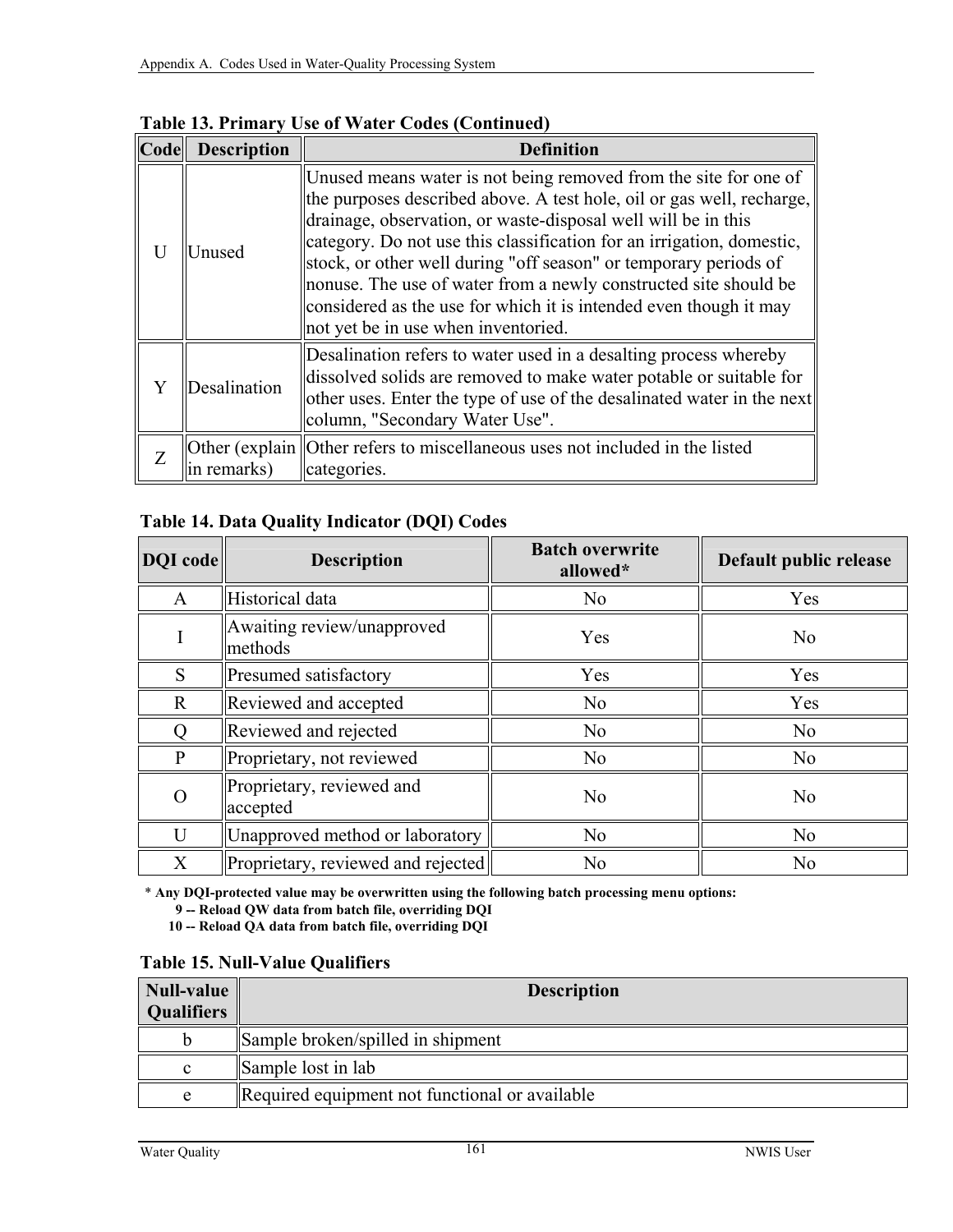| <b>Null-value</b><br><b>Qualifiers</b> | <b>Description</b>                        |  |  |  |  |
|----------------------------------------|-------------------------------------------|--|--|--|--|
|                                        | Sample discarded: improper filter used    |  |  |  |  |
|                                        | Required sample type not received         |  |  |  |  |
|                                        | Analysis discarded: Lab QC failure        |  |  |  |  |
| m                                      | Results sent by separate memo             |  |  |  |  |
| $\Omega$                               | Insufficient amount of water              |  |  |  |  |
|                                        | Sample discarded: improper preservation   |  |  |  |  |
|                                        | Sample discarded: holding time exceeded   |  |  |  |  |
|                                        | Sample ruined in preparation              |  |  |  |  |
| u                                      | Unable to determine – matrix interference |  |  |  |  |
| W                                      | Sample discarded: warm when received      |  |  |  |  |
| $\mathbf{x}$                           | Result failed quality assurance review    |  |  |  |  |

**Table 15. Null-Value Qualifiers (Continued)**

# **Table 16. Value-Qualifier Codes**

| Value-<br>qualifier<br>codes | <b>Definition</b>                           | <b>Description</b>                                                                                                                                       |
|------------------------------|---------------------------------------------|----------------------------------------------------------------------------------------------------------------------------------------------------------|
|                              | <b>Raised Reporting Level</b>               |                                                                                                                                                          |
| $\mathbf d$                  | Diluted sample: method hi range<br>exceeded | Diluted sample: method high range exceeded                                                                                                               |
| $\mathbf{x}$                 | Analyte interf from env sample matrix       | Analyte interference from environmental<br>sample matrix                                                                                                 |
| V                            | Analyte detected in laboratory blank        | Analyte detected in laboratory blank                                                                                                                     |
| S                            | Instrument sensitivity problem              |                                                                                                                                                          |
| a                            | Insufficient sample received                | Insufficient sample received                                                                                                                             |
|                              | <b>Method Problems</b>                      |                                                                                                                                                          |
| m                            | Highly var comp using method, ? prec        | Highly variable compound using this<br>method, questionable precision and (or)<br>accuracy. Citation of OFR or NWQL<br>Technical Memo in result comment. |
| W                            | High variability: ? prec and acc            | High variability: questionable precision and<br>(or) accuracy. Cause explained in result<br>comment.                                                     |
| f                            | Sample field preparation problem            | Sample field preparation problem. Problem<br>described in result comment.                                                                                |
|                              | Sample lab preparation problem              | Sample lab preparation problem. Problem<br>described in result comment.                                                                                  |
| $\mathbf{o}$                 | Result determined by alternate method       | Result determined by alternate method.<br>Reason described in result comment.                                                                            |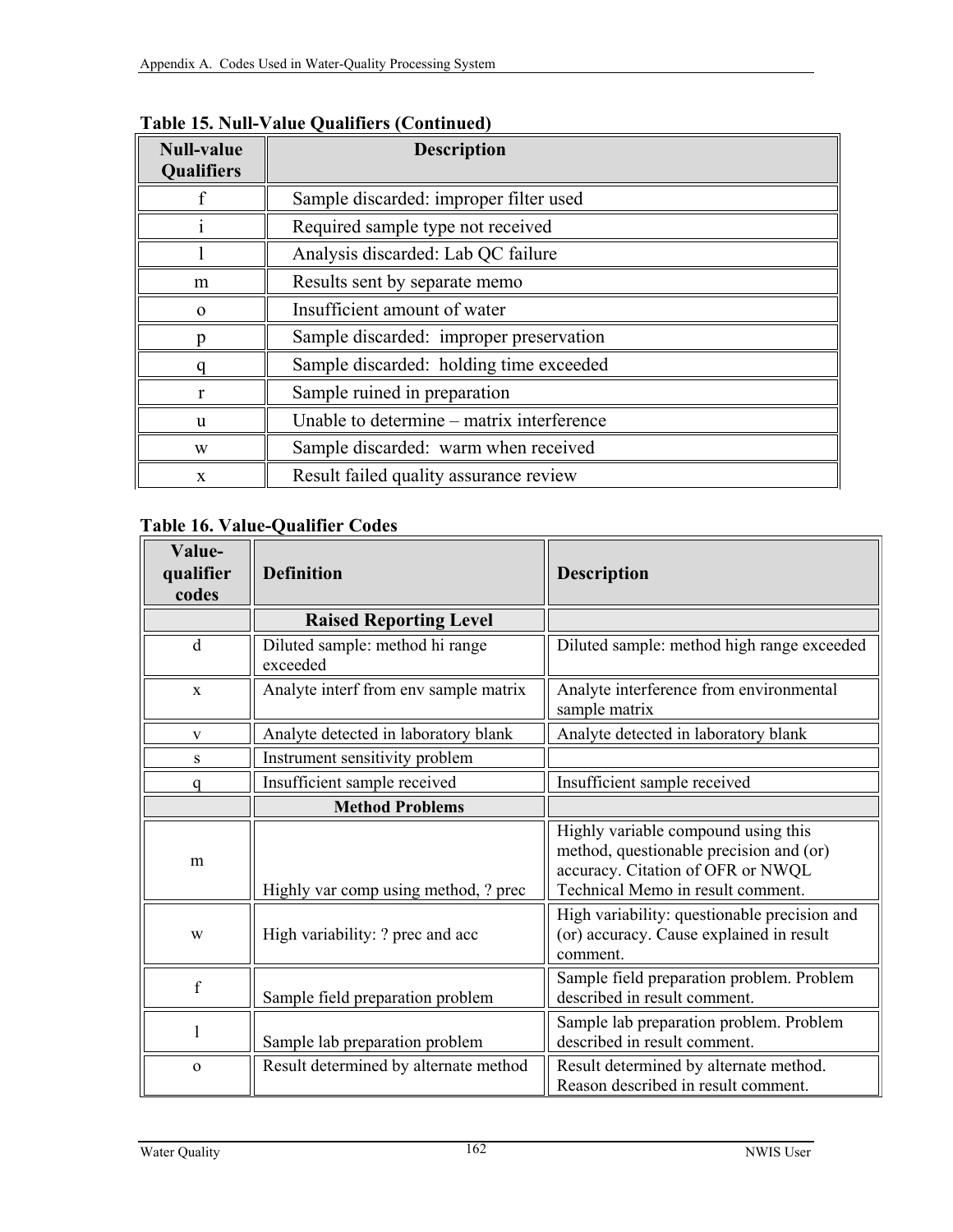|                     | <b>Table 16. Value-Qualifier Codes</b>     |                                                                                                                           |
|---------------------|--------------------------------------------|---------------------------------------------------------------------------------------------------------------------------|
| Value-<br>qualifier | <b>Definition</b>                          | <b>Description</b>                                                                                                        |
|                     | <b>Method Problems</b>                     |                                                                                                                           |
| i.                  | Result may be affected by interference     | Result may be affected by interference(s).                                                                                |
| $\rm{a}$            | Value was extrapolated above               | Value was extrapolated above highest<br>calibration standard, method range, or<br>instrument linear range.                |
| $\mathbf b$         | Value was extrapolated below               | Value was extrapolated below lowest<br>calibration standard, method range, or<br>instrument linear range                  |
| n                   | Below the LRL and above the LT-<br>MDL     | Below the laboratory reporting level and<br>above the long-term method detection level.                                   |
| t                   | Below the long-term MDL                    | Below the long-term MDL.                                                                                                  |
|                     | Rerun                                      |                                                                                                                           |
| r                   | Value verified by rerun, same method       | Quantification verified by rerun using the<br>same method                                                                 |
| Z                   | Value verified by rerun, diff method       | Quantification verified by rerun using a<br>different method                                                              |
| h                   | Comp ident verified rerun, diff method     | Compound identification verified by rerun<br>using a different method; Alternate method<br>identified in result comments. |
| p                   | Value reported is preferred                | Value reported is preferred; explanation in<br>result comments                                                            |
| u                   | Value reported not confirmable, interf     | Value reported not confirmable due to<br>interference                                                                     |
| y                   | Sample variability described in<br>comment | Sample variability described in result<br>comment.                                                                        |
|                     | <b>Other</b>                               |                                                                                                                           |
| $\mathbf c$         | See laboratory comment                     | See laboratory comments for this result                                                                                   |
| e                   | See field comment                          | See field comments for this result                                                                                        |
| $^{+}$              | Improper preservation                      | Improper preservation                                                                                                     |
| $\overline{a}$      | Holding-time violation                     | Holding-time violation                                                                                                    |
| $\ast$              | Warm when received                         | Warm when received                                                                                                        |
|                     | <b>Biological</b>                          |                                                                                                                           |
| $\mathbf k$         | Counts outside the acceptable range        | Results based upon colony counts outside the<br>acceptable range                                                          |
| g                   | Count $< 0.5$ percent                      | Biological organism count less than 0.5<br>percent; may be only observed.                                                 |
| j                   | Count $>= 15$ percent (dominant)           | Biological organism count > or = 15 percent<br>(dominant)                                                                 |
| $\&$                | Biological organism est as dominant        | Biological organism estimated as dominant                                                                                 |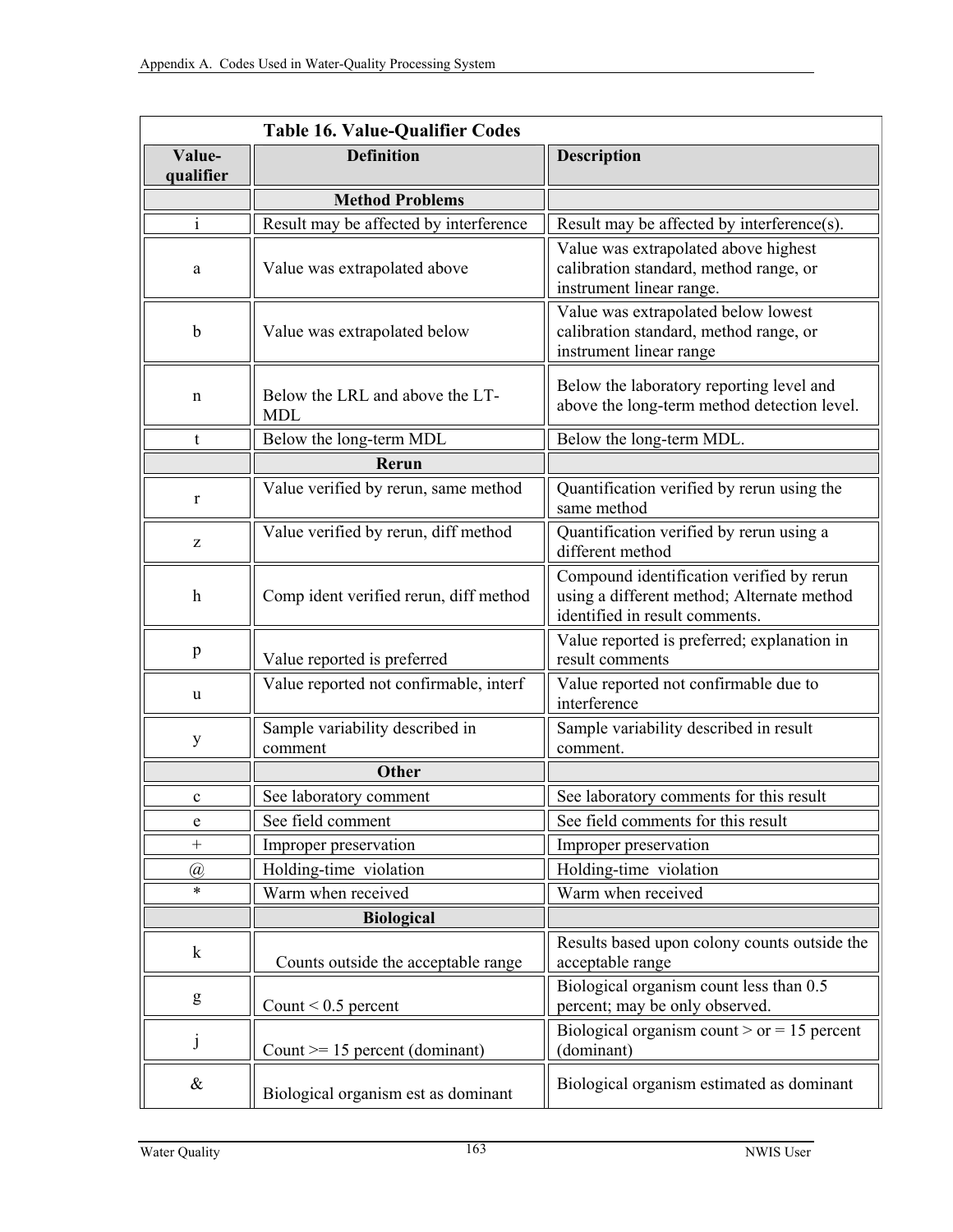| <b>Report Level</b><br>Code                                                | <b>Definition</b>                   | <b>Description</b>                                                                                                                                                                                                                                                                                       |
|----------------------------------------------------------------------------|-------------------------------------|----------------------------------------------------------------------------------------------------------------------------------------------------------------------------------------------------------------------------------------------------------------------------------------------------------|
| <b>MRL</b>                                                                 | Minimum Reporting Level             | Smallest measured concentration of a<br>constituent that can be reliably measured<br>using a given analytical method (Timme,<br>1995)                                                                                                                                                                    |
| <b>MDL</b>                                                                 | <b>Method Detection Limit</b>       | Minimum concentration of a substance that<br>can be measured and reported with a 99%<br>confidence that the analyte concentration is<br>greater than zero. It is determined from the<br>analysis of a sample in a given matrix<br>containing the analyte (U.S. Environmental<br>Protection Agency, 1997) |
| LT-MDL                                                                     | Long-Term Method Detection<br>Limit | A detection level derived by determining<br>the standard deviation of a minimum of 24<br>MDL spike sample measurements over an<br>extended period of time. LT-MDL data are<br>collected on a continuous basis to assess<br>year-to-year variations in the LT-MDL.                                        |
| <b>LRL</b>                                                                 | <b>Laboratory Reporting Level</b>   | Equal to twice the yearly-determined LT-<br>MDL. At the LRL, the probability of a false<br>negative is less than or equal to 1 percent.<br>The reporting level is set equivalent to the<br>LRL when an analyte is not detected in a<br>sample. (Formerly referred to as Non-<br>Detection Value (NDV))   |
| <b>IRL</b><br><b>Interim Reporting Level</b>                               |                                     | A temporary reporting level used for new<br>or custom schedules when LT-MDL data<br>are unavailable and a LRL has not yet been<br>established.                                                                                                                                                           |
| Sample-Specific Minimum<br><b>SSMDC</b><br><b>Detectable Concentration</b> |                                     | A reporting level that varies for each<br>sample, primarily used in radiochemical<br>analyses. Radiochemical measurements are<br>not typically censored by the laboratory.                                                                                                                               |
| <b>Blank</b>                                                               |                                     | A blank report level code should only be<br>stored when no report level is stored. If a<br>report level value is entered, a report level<br>code must also be stored.                                                                                                                                    |

**Table 17. Report Level Codes**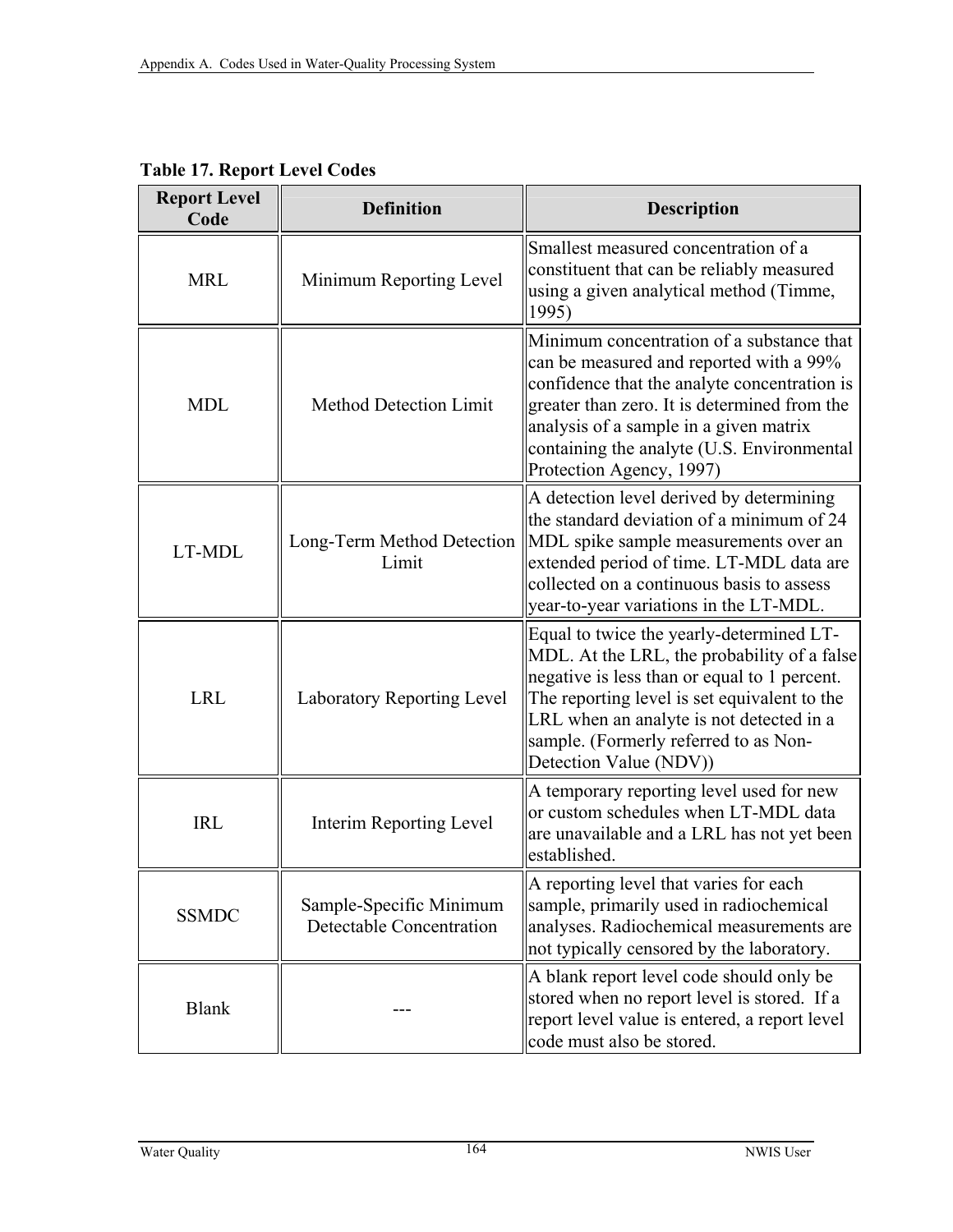| Table 18: Alpha Parameter Codes Used in QWDATA<br>[n/a, not applicable; dashes indicate that no information is needed.] |                                                     |                |             |                                                                                                                                                                   |  |  |  |  |
|-------------------------------------------------------------------------------------------------------------------------|-----------------------------------------------------|----------------|-------------|-------------------------------------------------------------------------------------------------------------------------------------------------------------------|--|--|--|--|
| <b>Alpha</b><br>Parameter<br>Code                                                                                       | <b>Source</b>                                       | Length         | Limitations | <b>Description</b>                                                                                                                                                |  |  |  |  |
| <b>ANULL</b>                                                                                                            | n/a                                                 | 8              |             | NULL column                                                                                                                                                       |  |  |  |  |
| <b>Sample-level codes</b>                                                                                               |                                                     |                |             |                                                                                                                                                                   |  |  |  |  |
| <b>AGNCY</b>                                                                                                            | site                                                | 5              |             | Agency code                                                                                                                                                       |  |  |  |  |
| <b>ASRCE</b>                                                                                                            | sample                                              | 1              |             | Analysis source code                                                                                                                                              |  |  |  |  |
| <b>ASTAT</b>                                                                                                            | sample                                              | 1              |             | Analysis status code                                                                                                                                              |  |  |  |  |
| <b>ATYPE</b>                                                                                                            | sample                                              | 5              | ---         | Analysis type code                                                                                                                                                |  |  |  |  |
| <b>BDPRT</b>                                                                                                            | sample                                              | $\mathbf{3}$   |             | Body part code                                                                                                                                                    |  |  |  |  |
| <b>CNTYC</b>                                                                                                            | site                                                | $\mathbf{3}$   |             | County code                                                                                                                                                       |  |  |  |  |
| <b>CTBDA</b>                                                                                                            | site                                                | 8              |             | Contributing drainage area                                                                                                                                        |  |  |  |  |
| <b>DATES</b>                                                                                                            | sample                                              | 9              |             | Sampling date                                                                                                                                                     |  |  |  |  |
| <b>DATTD</b>                                                                                                            | sample                                              | 18             |             | Sample-start date, time, and time datum<br>NOTE: This will appear in output if the<br>time-datum reliability code is 'K';<br>otherwise it will be blank in output |  |  |  |  |
| <b>DATTM</b>                                                                                                            | sample                                              | 12             |             | Sample date-time (see also DATES<br>& TIMES)                                                                                                                      |  |  |  |  |
| <b>DBNUM</b>                                                                                                            | <b>NWIS</b>                                         | $\overline{2}$ |             | Database number                                                                                                                                                   |  |  |  |  |
| <b>DISTR</b>                                                                                                            | site                                                | 3              |             | District code                                                                                                                                                     |  |  |  |  |
| <b>DSTAT</b>                                                                                                            | sample                                              | $\mathbf{1}$   |             | District processing-status code                                                                                                                                   |  |  |  |  |
| <b>EDATE</b>                                                                                                            | sample                                              | 8              |             | Ending date                                                                                                                                                       |  |  |  |  |
| <b>ETIME</b>                                                                                                            | sample                                              | 4              |             | Ending time                                                                                                                                                       |  |  |  |  |
| <b>EVENT</b>                                                                                                            | sample                                              | $\mathbf{1}$   |             | Hydrologic event code                                                                                                                                             |  |  |  |  |
| <b>GUNIT</b>                                                                                                            | site and $\boxed{\left  \right }$<br>(or)<br>sample | 8              | ПI          | Geologic unit code                                                                                                                                                |  |  |  |  |
| <b>HDATM</b>                                                                                                            | site                                                | 9              |             | Horizontal datum (of LATLG)                                                                                                                                       |  |  |  |  |
| <b>HSTAT</b>                                                                                                            | sample                                              | $\mathbf{1}$   |             | Hydrologic condition code                                                                                                                                         |  |  |  |  |
| <b>HSTNM</b>                                                                                                            | <b>NWIS</b>                                         | 10             |             | NWIS hostname of machine                                                                                                                                          |  |  |  |  |
| <b>HUNIT</b>                                                                                                            | site                                                | 8              |             | Hydrologic unit code                                                                                                                                              |  |  |  |  |
| <b>LABNO</b>                                                                                                            | sample                                              | 7              |             | Laboratory identification number                                                                                                                                  |  |  |  |  |
| <b>LATLG</b>                                                                                                            | site                                                | 24             |             | Latitude-longitude (in DMS)                                                                                                                                       |  |  |  |  |
| <b>LOCAL</b>                                                                                                            | site                                                | 26             | ---         | Local identifier (see also SNAME)                                                                                                                                 |  |  |  |  |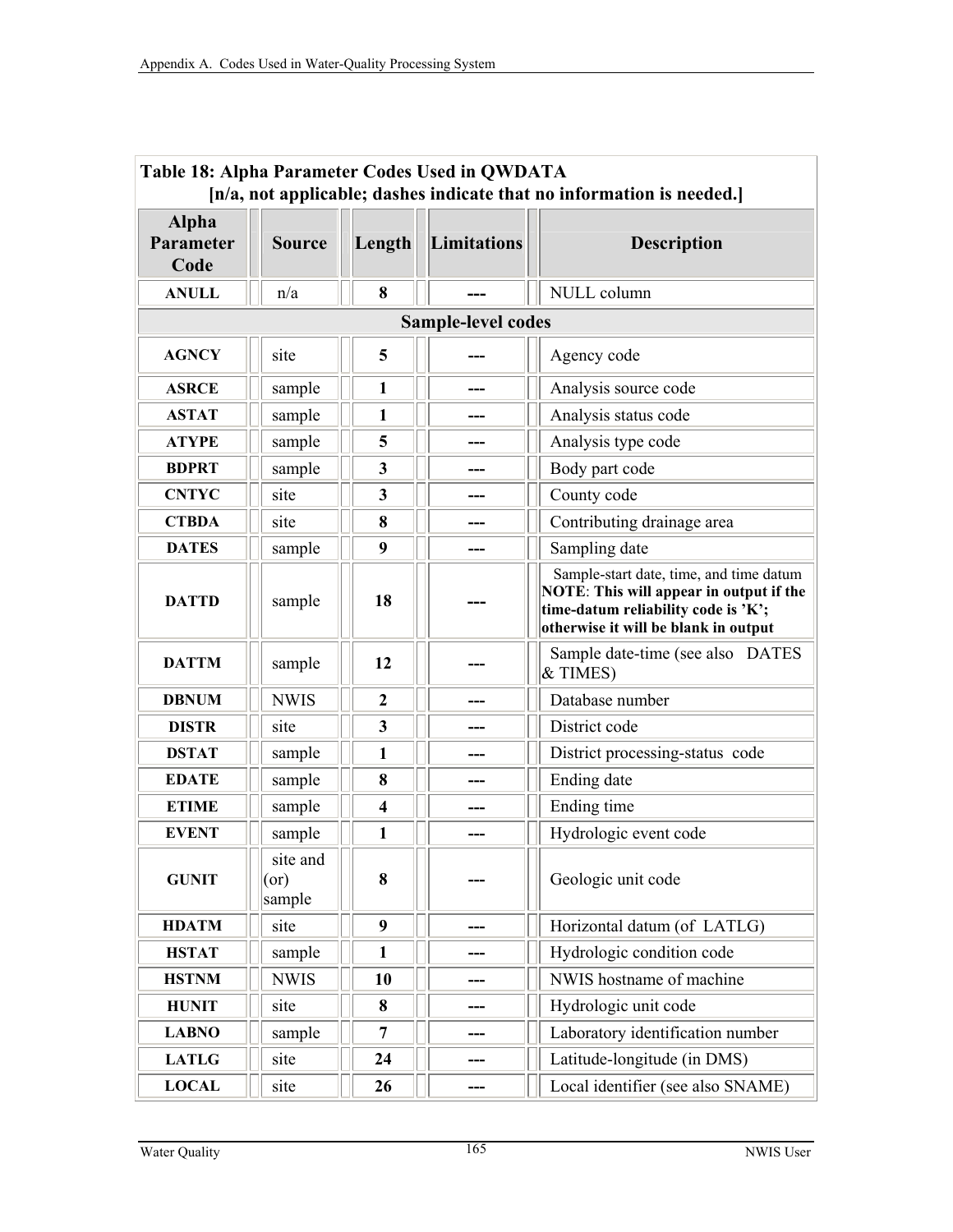#### **Table 18: Alpha Parameter Codes Used in QWDATA (Continued)**

[n/a, not applicable; dashes indicate that no information is needed.]

| <b>Alpha</b><br>Parameter<br>Code | Source      | Length                  |  | <b>Limitations</b> | <b>Description</b>                                                                                                                                                 |
|-----------------------------------|-------------|-------------------------|--|--------------------|--------------------------------------------------------------------------------------------------------------------------------------------------------------------|
| <b>M1LAB</b>                      | sample      | 300                     |  |                    | Laboratory-supplied sample comment<br>(same as SCMLB)                                                                                                              |
| M2LAB                             | sample      | 300                     |  |                    | Field-supplied sample comment (same as<br>SCMFL)                                                                                                                   |
| <b>MEDIM</b>                      | sample      | 1                       |  | ---                | Medium code                                                                                                                                                        |
| <b>PRIME</b>                      | <b>NWIS</b> | 10                      |  |                    | NWIS Hostname of processing machine<br>(same as HSTNM)                                                                                                             |
| <b>PRJCT</b>                      | sample      | 9                       |  | ---                | Project code                                                                                                                                                       |
| <b>SAMPL</b>                      | <b>NWIS</b> | 8                       |  |                    | NWIS QWFILE record number                                                                                                                                          |
| <b>SCDAT</b>                      | sample      | 8                       |  |                    | Sample creation date                                                                                                                                               |
| <b>SCMFL</b>                      | sample      | 300                     |  |                    | Field sample comment (same as M2LAB)                                                                                                                               |
| <b>SCMLB</b>                      | sample      | 300                     |  |                    | Lab sample comment (same as M1LAB)                                                                                                                                 |
| <b>SCUSR</b>                      | sample      | 8                       |  | ---                | Sample creation userid                                                                                                                                             |
| <b>SITEC</b>                      | site        | 8                       |  | ---                | St type code                                                                                                                                                       |
| <b>SMDAT</b>                      | sample      | 8                       |  | ---                | Sample modification date                                                                                                                                           |
| <b>SMUSR</b>                      | sample      | 8                       |  |                    | Sample modification userid                                                                                                                                         |
| <b>SNAME</b>                      | site        | 50                      |  |                    | Station name                                                                                                                                                       |
| <b>STAID</b>                      | sample      | 15                      |  |                    | Station identification number                                                                                                                                      |
| <b>STATE</b>                      | site        | $\mathbf{2}$            |  |                    | State code                                                                                                                                                         |
| <b>STRMK</b>                      | site        | 50                      |  | ---                | Site remark                                                                                                                                                        |
| <b>STYPE</b>                      | sample      | $\mathbf{1}$            |  | ---                | Sample-type code                                                                                                                                                   |
| <b>TAXON</b>                      | sample      | 9                       |  | ---                | ITIS taxonomic unit code                                                                                                                                           |
| <b>TDRCD</b>                      | sample      | 1                       |  |                    | Time-datum reliability code                                                                                                                                        |
| <b>TIMED</b>                      | sample      | 10                      |  | ---                | Sample-start time and time datum<br><b>NOTE:</b> This will appear in output if the<br>time-datum reliability code is 'K'; otherwise<br>it will be blank in output. |
| <b>TIMES</b>                      |             | $\overline{\mathbf{4}}$ |  |                    | Sample start time as HHMM                                                                                                                                          |
| <b>TMDTM</b>                      | sample      | 6                       |  |                    | <b>Time Datum</b>                                                                                                                                                  |
| <b>ADATE</b>                      | result      | 8                       |  | by-result<br>only  | Result analysis date                                                                                                                                               |
| <b>ANLNO</b>                      | result      | 12                      |  | by-result<br>only  | Laboratory analysis-set number                                                                                                                                     |
| <b>DQIND</b>                      | result      | $\mathbf{1}$            |  | by-result<br>only  | Data-quality indicator code                                                                                                                                        |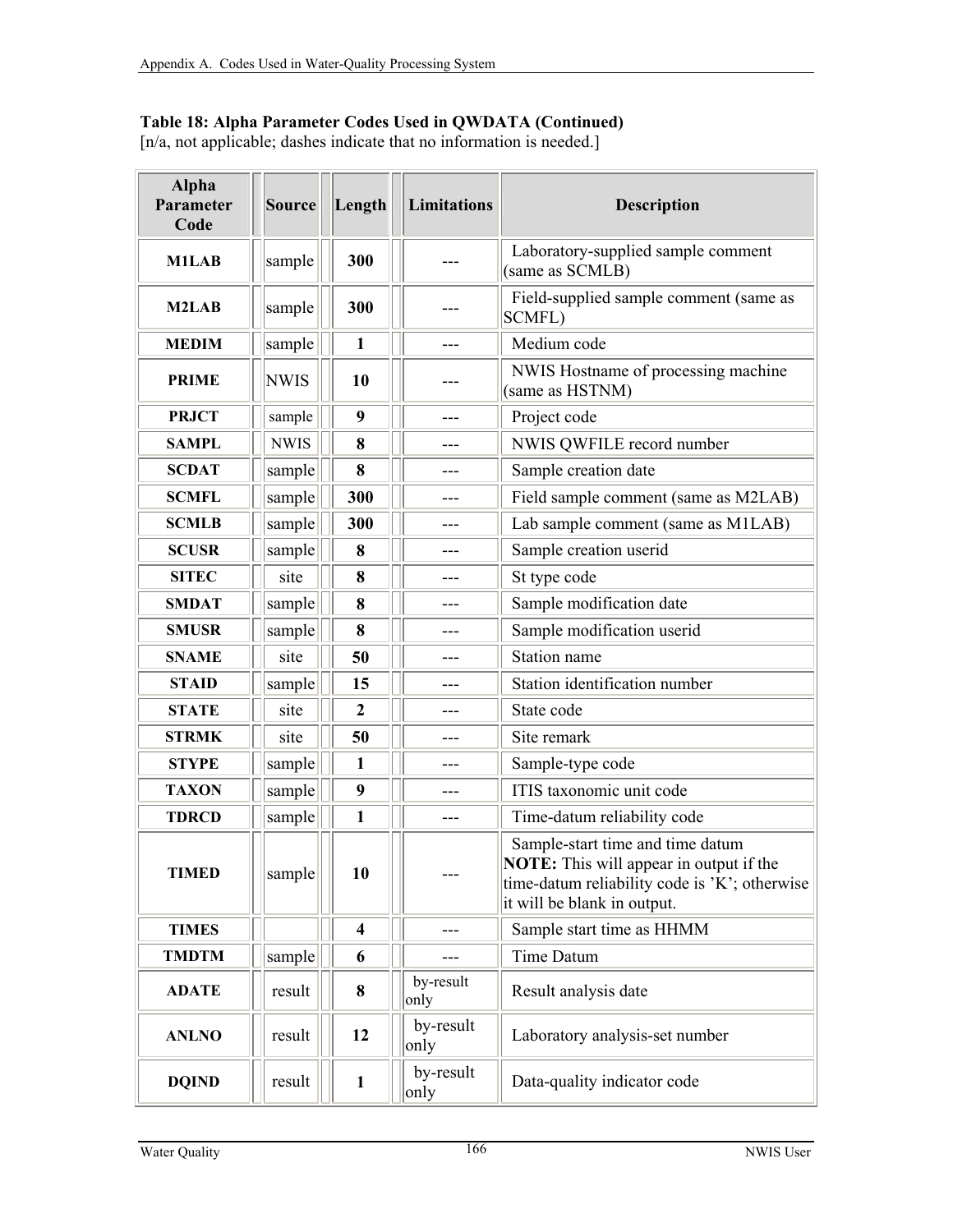#### **Table 18: Alpha Parameter Codes Used in QWDATA (Continued)**

[n/a, not applicable; dashes indicate that no information is needed.]

| <b>Alpha Parameter</b><br>Code | <b>Source</b>                |              | Length       |  | <b>Limitations</b> | <b>Description</b>                    |
|--------------------------------|------------------------------|--------------|--------------|--|--------------------|---------------------------------------|
| <b>LSDEV</b>                   | result                       |              | 8            |  | by-result only     | Laboratory standard<br>deviation      |
| <b>METHD</b>                   | result                       |              | $\mathbf{1}$ |  | by-result only     | Method code                           |
| <b>NULLQ</b>                   | result                       |              | $\mathbf{1}$ |  | by-result only     | NULL-result qualifier<br>code         |
| <b>PCODE</b>                   | result                       |              | 5            |  | by-result only     | Parameter code                        |
| <b>PDATE</b>                   | result                       |              | 8            |  | by-result only     | Sample preparation date               |
| <b>PLNAM</b>                   | parameter-code<br>dictionary |              | 54           |  | by-result only     | Parameter long name                   |
| <b>PRPNO</b>                   | result                       |              | 12           |  | by-result only     | Laboratory preparation-<br>set number |
| <b>QACOD</b>                   | result                       | $\mathbf{1}$ |              |  | by-result only     | Quality-assurance code                |
| <b>QUAL1</b>                   | result                       |              | 1            |  | by-result only     | Result-qualifier code 1               |
| QUAL2                          | result                       |              | $\mathbf{1}$ |  | by-result only     | Result-qualifier code 2               |
| QUAL3                          | result                       |              | 1            |  | by-result only     | Result-qualifier code 3               |
| <b>RCDAT</b>                   | result                       |              | 8            |  | by-result only     | Result creation date                  |
| <b>RCMFL</b>                   | result                       |              | 300          |  | by-result only     | Field result comment                  |
| <b>RCMLB</b>                   | result                       |              | 300          |  | by-result only     | Lab result comment                    |
| <b>RCUSR</b>                   | result                       |              | 8            |  | by-result only     | Result creation userid                |
| <b>REMRK</b>                   | result                       |              | $\mathbf{1}$ |  | by-result only     | Remark code                           |
| <b>RLTYP</b>                   | result                       |              | 6            |  | by-result only     | Reporting-level type<br>code          |
| <b>RMDAT</b>                   | result                       |              | 8            |  | by-result only     | Result modification date              |
| <b>RMUSR</b>                   | result                       |              | 8            |  | by-result only     | Result modification<br>userid         |
| <b>RNDCD</b>                   | result                       |              | $\mathbf{1}$ |  | by-result only     | Rounding code                         |
| <b>RPLEV</b>                   | result                       |              | 9            |  | by-result only     | Reporting level                       |
| <b>UNITS</b>                   | parameter code<br>dictionary |              | 16           |  | by-result only     | Reporting units                       |
| <b>VALUE</b>                   | result                       |              | 9            |  | by-result only     | Parameter value                       |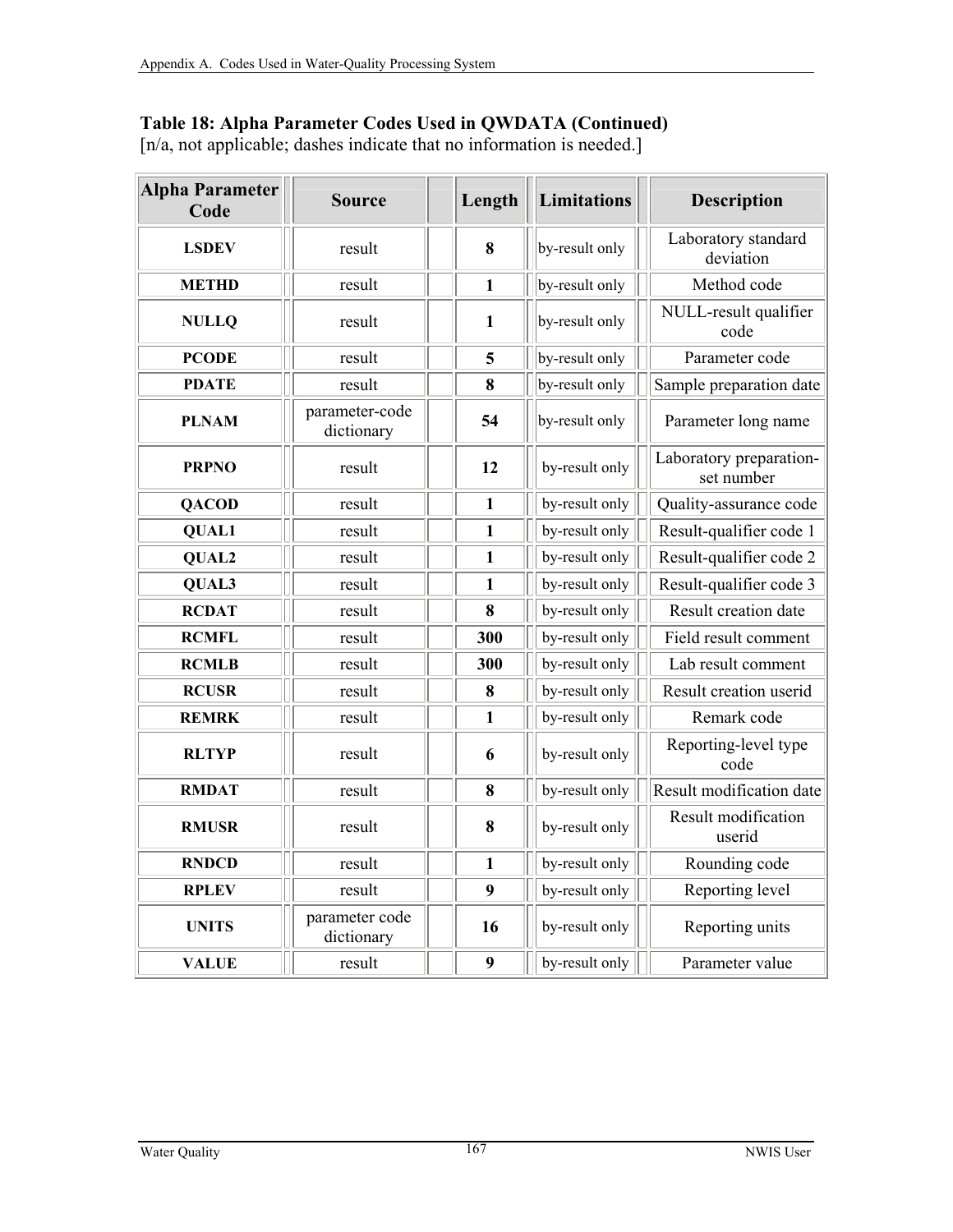| [n/a, not applicable; dashes indicate that no information is needed.] |        |     |                           |                                            |  |  |
|-----------------------------------------------------------------------|--------|-----|---------------------------|--------------------------------------------|--|--|
| <b>Output Selection codes</b>                                         |        |     |                           |                                            |  |  |
| <b>ADDPC</b>                                                          | result |     | by-sample<br>only         | Add all available<br>numeric parameters    |  |  |
| <b>CALCV</b>                                                          | n/a    |     | by-sample<br>only         | Add calculated values                      |  |  |
| <b>ALPHA</b>                                                          | n/a    | --- | by-sample or<br>by-result | Add all alphabetic<br>parameters available |  |  |

## **Table 18: Alpha Parameter Codes Used in QWDATA (Continued)**

#### **Table 19. Body Part Codes**

| <b>Fixed Value</b> | <b>Parameter Name</b> |  |  |  |
|--------------------|-----------------------|--|--|--|
| 1                  | Alimentary            |  |  |  |
| $\overline{2}$     | Mouth                 |  |  |  |
| $\overline{3}$     | Teeth                 |  |  |  |
| $\overline{4}$     | Esophagus             |  |  |  |
| $\overline{5}$     | Stomach               |  |  |  |
| 6                  | Liver                 |  |  |  |
| $\overline{7}$     | Intestine             |  |  |  |
| 8                  | Bladder, gall         |  |  |  |
| 9                  | Anus                  |  |  |  |
| 10                 | Cardio-vascular       |  |  |  |
| 11                 | Heart                 |  |  |  |
| 12                 | Heart/ventricle       |  |  |  |
| 13                 | Heart/bulb art        |  |  |  |
| 14                 | Heart/auricle         |  |  |  |
| $\overline{15}$    | Heart/conus art       |  |  |  |
| 16                 | Arteries              |  |  |  |
| 17                 | Veins                 |  |  |  |
| 18                 | Endocrine             |  |  |  |
| 19                 | Cyclic change         |  |  |  |
| 20                 | Pituitary             |  |  |  |
| 21                 | Renal body            |  |  |  |
| 22                 | Adrenal               |  |  |  |
| 23                 | Suprarenal            |  |  |  |
| 25                 | Ultimabran body       |  |  |  |
| 26                 | Pseudobranch          |  |  |  |
| 27                 | Corp of stan          |  |  |  |
| 28                 | Thyroid               |  |  |  |
| 29                 | Pancreas              |  |  |  |
| 30                 | Sac vascule           |  |  |  |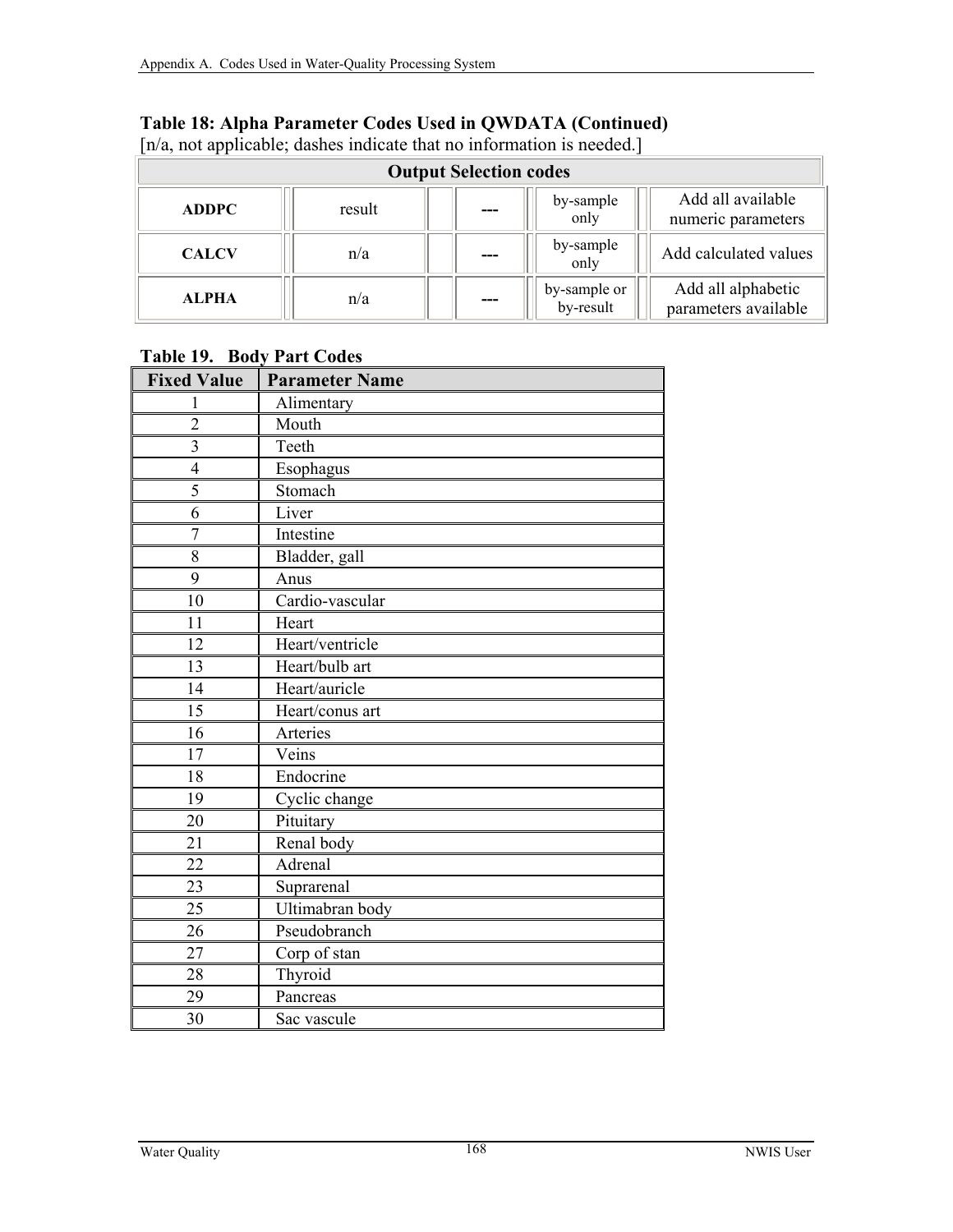| <b>Fixed Value</b> | <b>Parameter Name</b> |  |  |  |
|--------------------|-----------------------|--|--|--|
| 31                 | Excretory             |  |  |  |
| 32                 | Kidney                |  |  |  |
| 33                 | Kidney/glom           |  |  |  |
| 34                 | Kidney/aglom          |  |  |  |
| 35                 | Kidney/urin tub       |  |  |  |
| 36                 | Kidney/coll tub       |  |  |  |
| 37                 | <b>Bladder</b>        |  |  |  |
| 38                 | Ureters               |  |  |  |
| 39                 | Urinary pore          |  |  |  |
| 40                 | Hemopoietic           |  |  |  |
| 41                 | Head kidney           |  |  |  |
| 42                 | Thymus                |  |  |  |
| 43                 | Spleen                |  |  |  |
| 44                 | Lymphocytes           |  |  |  |
| 45                 | Nucleated rbs's       |  |  |  |
| 46                 | Thrombocytes          |  |  |  |
| 47                 | Eosinophiles          |  |  |  |
| 48                 | Heterophiles          |  |  |  |
| 49                 | Granulocytes          |  |  |  |
| 50                 | Musco-skel            |  |  |  |
| 51                 | Muscle/somatic        |  |  |  |
| 52                 | Muscle/visceral       |  |  |  |
| 53                 | Bone/cellular         |  |  |  |
| 54                 | Bone/acellular        |  |  |  |
| 55                 | Cartilage             |  |  |  |
| 56                 | Conn tissue           |  |  |  |
| $\overline{57}$    | Scale                 |  |  |  |
| 58                 | Skin                  |  |  |  |
| 59                 | Organism, whole       |  |  |  |
| 60                 | Nervous               |  |  |  |
| 61                 | <b>Brain</b>          |  |  |  |
| 62                 | Spinal cord           |  |  |  |
| 63                 | Ganglions             |  |  |  |
| 64                 | Neurons               |  |  |  |
| 65                 | Nerve fibers          |  |  |  |
| 66                 | Reproductive          |  |  |  |
| 67                 | Repro cyc chan        |  |  |  |
| 68                 | Male                  |  |  |  |
| 69                 | Female                |  |  |  |
| 70                 | Ovary                 |  |  |  |
| 71                 | Respiratory           |  |  |  |
| 72                 | Gills                 |  |  |  |

**Table 19. Body Part Codes (Continued)**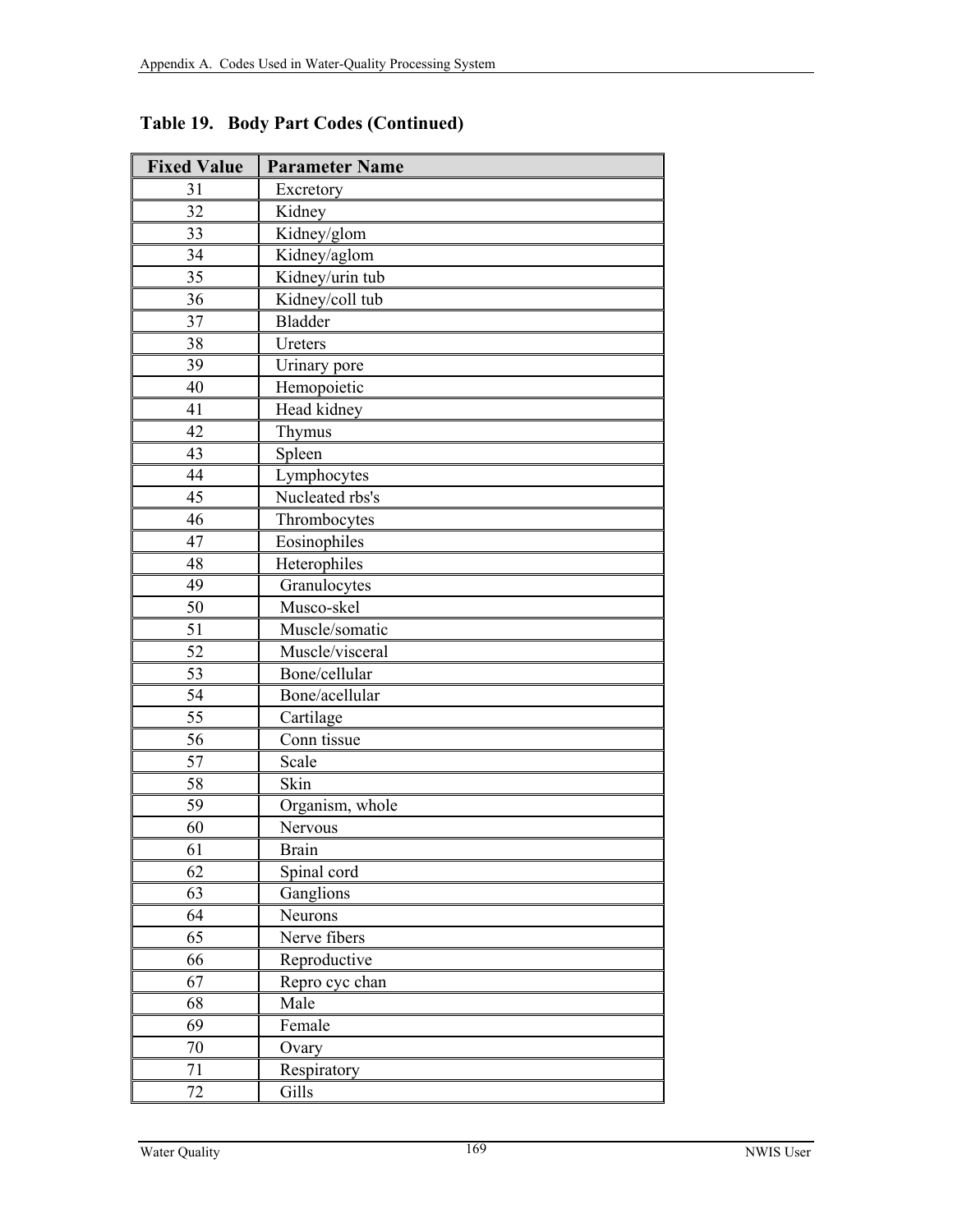| 73  | Resp epithelium              |
|-----|------------------------------|
| 74  | Cells, chloride              |
| 75  | Cells, secretory             |
| 76  | Gill rakers                  |
| 77  | Sensory                      |
| 78  | Lateral line                 |
| 79  | Nasal passages               |
| 80  | Tentacles                    |
| 81  | Eyes                         |
| 82  | Ears                         |
| 83  | Neuroepithelium              |
| 84  | Bladder, swim                |
| 85  | System, lymph                |
| 86  | Fillet                       |
| 87  | Edible portion               |
| 88  | Headless whole fish          |
| 89  | Organism, whole, eviscerated |
| 90  | Viscera                      |
| 91  | Lipid tissue                 |
| 92  | Fry                          |
| 93  | Eggs                         |
| 94  | Unknown                      |
| 95  | No head or visc              |
| 96  | No skin, hd, visc            |
| 97  | Exoskeleton                  |
| 98  | Lips                         |
| 99  | Pharynx                      |
| 100 | Caeca                        |
| 101 | Capillaries                  |
| 102 | System, central nervous      |
| 103 | <b>Testes</b>                |
| 104 | Gill lamellae                |
| 105 | Gill filaments               |
| 106 | Neuromasts                   |
| 107 | Pit organ                    |
| 108 | Taste buds                   |
| 109 | Hypophysis                   |
| 110 | Saccus vasculosus            |
| 111 | Urophysis                    |
| 112 |                              |
|     | Pineal gland                 |
| 113 | Choroid gland                |

**Table 19. Body Part Codes (Continued)**